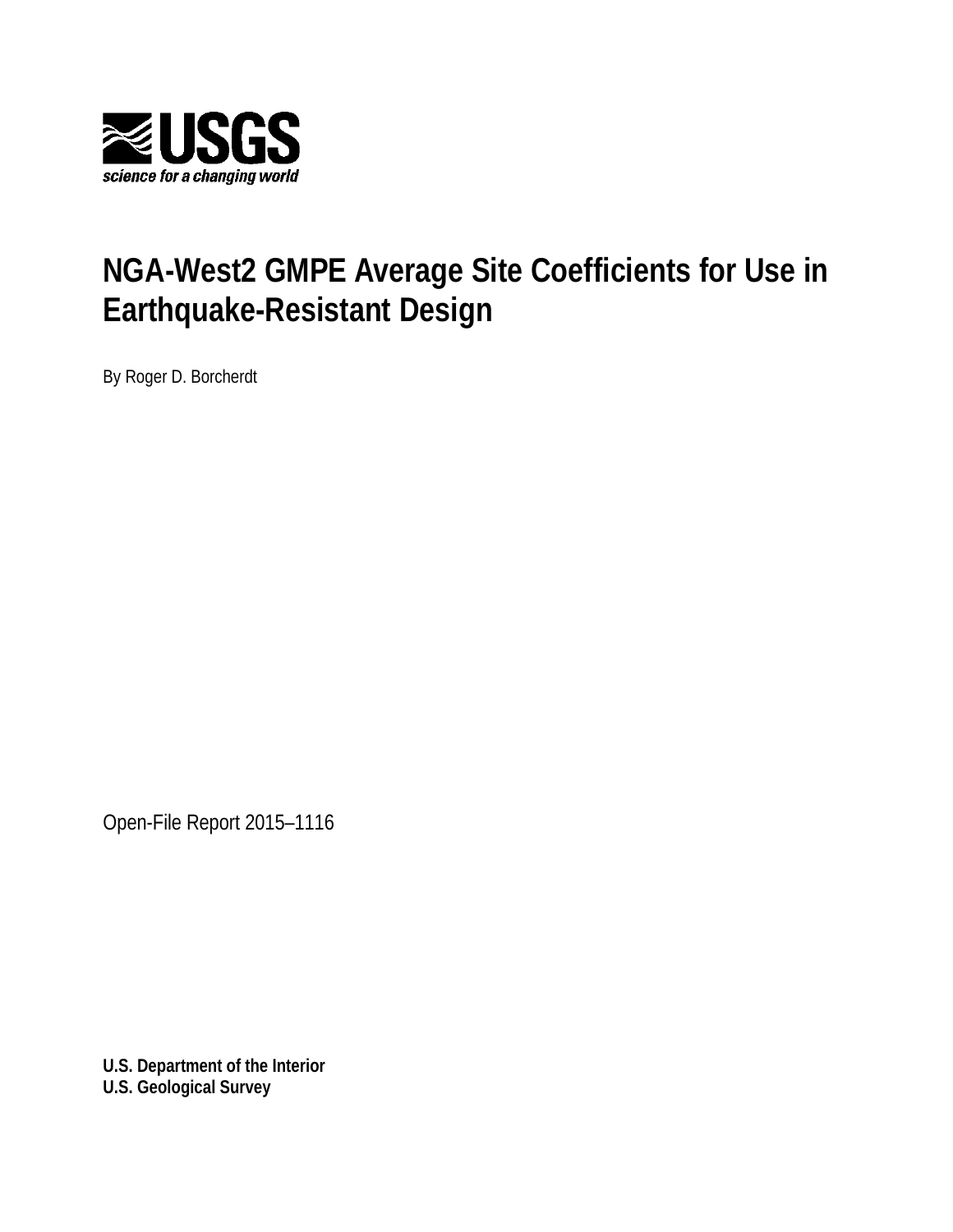#### **U.S. Department of the Interior**

SALLY JEWELL, Secretary

### **U.S. Geological Survey**

Suzette M. Kimball, Acting Director

U.S. Geological Survey, Reston, Virginia: 2015

For more information on the USGS—the Federal source for science about the Earth, its natural and living resources, natural hazards, and the environment—visit <http://www.usgs.gov/> or call 1–888–ASK–USGS (1–888–275–8747).

For an overview of USGS information products, including maps, imagery, and publications, visi[t http://www.usgs.gov/pubprod/](http://www.usgs.gov/pubprod).

Any use of trade, firm, or product names is for descriptive purposes only and does not imply endorsement by the U.S. Government.

Although this information product, for the most part, is in the public domain, it also may contain copyrighted materials as noted in the text. Permission to reproduce copyrighted items must be secured from the copyright owner.

Suggested citation: Borcherdt, R.D., 2015, NGA-West2 GMPE average site coefficients for use in earthquake-resistant design: U.S. Geological Survey Open-File Report 2015–1116, 27 p.[, http://dx.doi.org/10.3133/ofr20151116.](http://dx.doi.org/10.3133/ofr20151116)

ISSN 2331-1258 (online)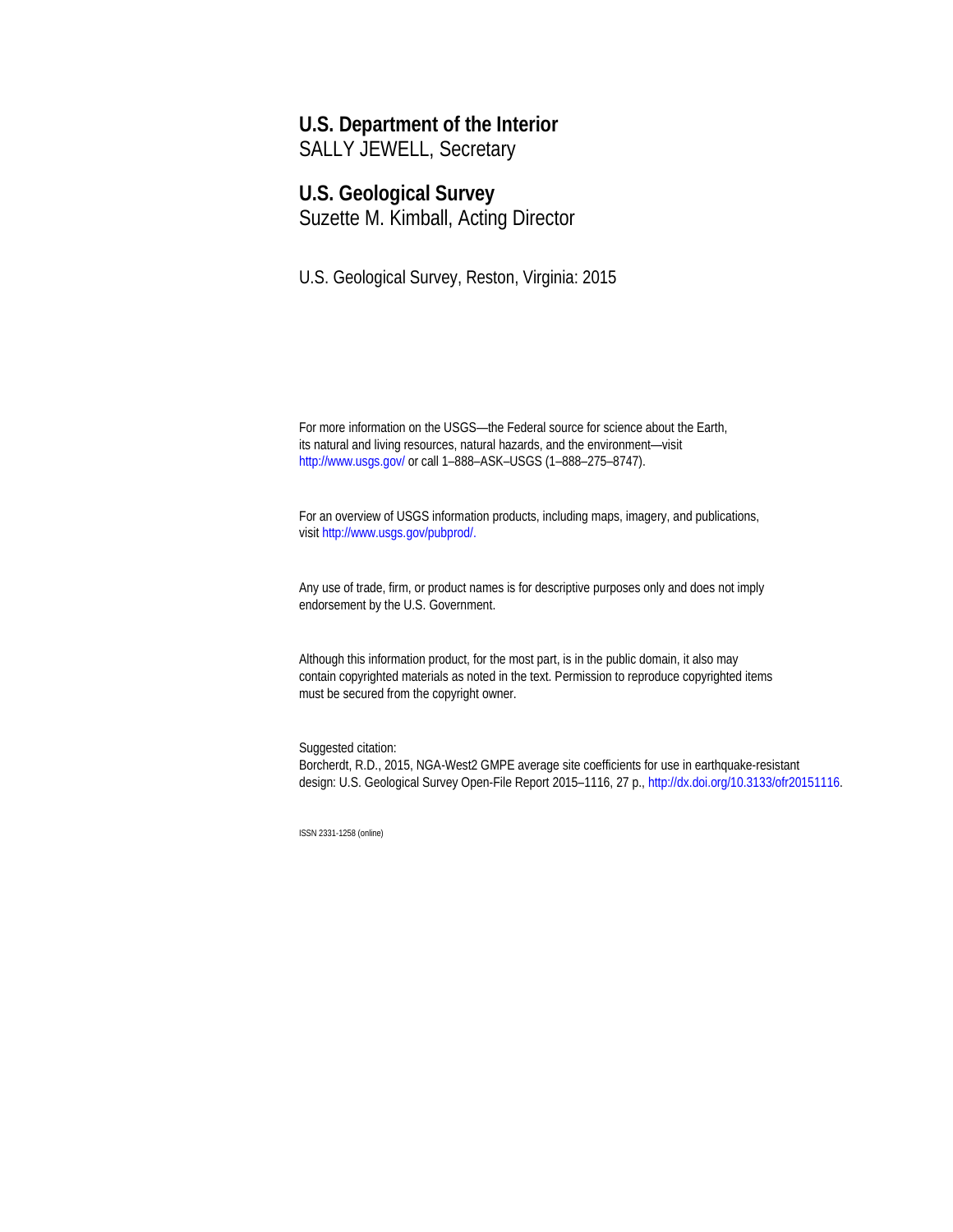## **Acknowledgments**

This study was motivated by the NGA-West2 project coordinated by the Pacific Earthquake Engineering Research Center and by discussions with members of the Provision Update Committee for ASCE/SEI 7-16. Special acknowledgments are due to all of the NGA-West2 project participants and the developers for the GMPEs. Special notes of thanks are due Dr. Charles Kircher and Dr. Sanaz Rezaeian for their generous contributions and many keen insights. Dr. Kircher kindly provided his Excel calculations and preprints of his results. Dr. Rezaeian kindly provided independent MATLAB estimates of the spectral amplifications versus period for each GMPE. Emel Seyhan's excellent Excel compilation of the NGA-W2 GMPEs on the Pacific Earthquake Engineering Research Center web site is gratefully acknowledged. Suggestions by PUC members and review comments provided by Dr. Kircher, Dr. Sanaz Rezaeian, Dr. Mehmet Celebi, and Mr. Keith Knudsen are sincerely appreciated.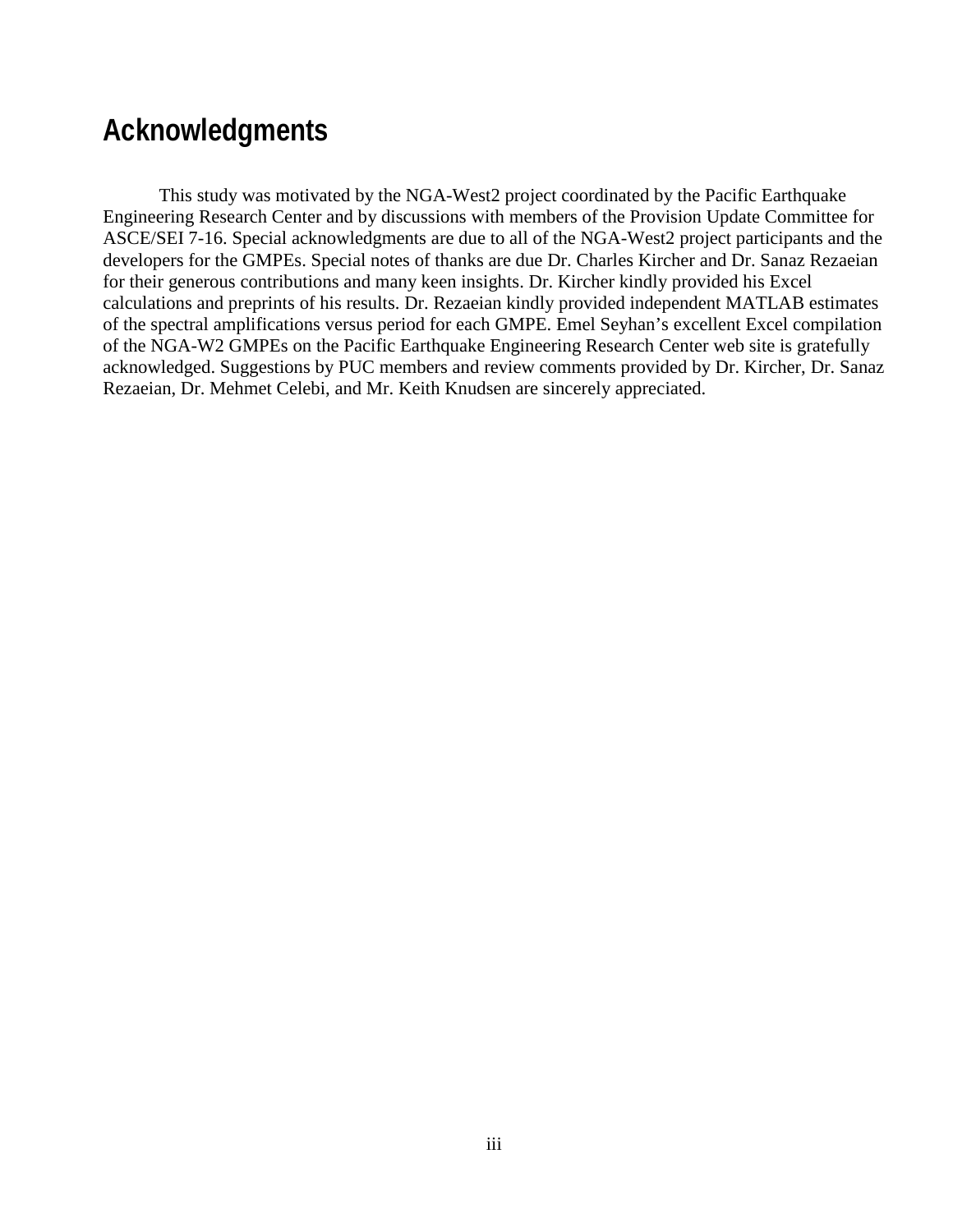# **Contents**

| NGA-W2 Scaling Factors to Reduce Conservatism in Design Spectra and to Scale Site Amplification |  |
|-------------------------------------------------------------------------------------------------|--|
|                                                                                                 |  |
|                                                                                                 |  |
|                                                                                                 |  |
|                                                                                                 |  |
|                                                                                                 |  |

## **Figures**

| $\mathbf{1}$ . | Graphs showing NGA-W2 and NGA-W1 spectral amplifications with respect to site class B for site class E at<br>PGA levels of 0.1 g and 0.4 g together with corresponding average short-period and mid-period spectral |
|----------------|---------------------------------------------------------------------------------------------------------------------------------------------------------------------------------------------------------------------|
|                | amplifications                                                                                                                                                                                                      |
| 2.             | Graphs showing NGA-W2 and NGA-W1 spectral amplifications with respect to site class B for site class D at                                                                                                           |
|                | PGA levels of 0.1 g and 0.4 g together with corresponding average short-period and mid-period spectral                                                                                                              |
|                | amplifications                                                                                                                                                                                                      |
| 3.             | Graphs showing NGA-W2 and NGA-W1 spectral amplifications with respect to site class B for site class C at                                                                                                           |
|                | PGA levels of 0.1 g and 0.4 g together with corresponding average short-period and mid-period spectral                                                                                                              |
|                | amplifications                                                                                                                                                                                                      |
| 4.             | Graphs showing short-period and mid-period average amplification values for site class E for each NGA-W2                                                                                                            |
|                | GMPE, NGA-W2 Avg, and 95 percent NGA-W2 limits (W2 Avg $+2$ SD), NGA-W1 Avg, W2 SA @ 0.2 s, 1.0 s,                                                                                                                  |
|                |                                                                                                                                                                                                                     |
| 5.             | Graphs showing short-period and mid-period average amplification values for site class D for each NGA-W2                                                                                                            |
|                | GMPE, NGA-W2 Avg, and 95 percent NGA-W2 limits (W2 Avg $\pm$ 2 SD), NGA-W1 Avg, W2 SA @ 0.2 s, 1.0 s,                                                                                                               |
|                |                                                                                                                                                                                                                     |
| 6.             | Graphs showing short-period and mid-period average amplification values for site class C for each NGA-W2                                                                                                            |
|                | GMPE, NGA-W2 Avg, and 95 percent NGA-W2 limits (W2 Avg $\pm$ 2 SD), NGA-W1 Avg, W2 SA @ 0.2, 1.0 s,                                                                                                                 |
|                | and NEHRP site coefficients as a function of PGA<br>10                                                                                                                                                              |
| 7.             | Graphs showing short-period coefficients and mid-period coefficients at PGA=0.1 g as a function of $v_{s30}$ for                                                                                                    |
|                | each NGA-W2 GMPE, NGA-W2 Avg, NGA-W2 Avg +2 SD, and NEHRP $F_a$ and $F_v$ site coefficients 13                                                                                                                      |
| 8.             | Graphs showing short-period coefficients and mid-period coefficients at PGA=0.2 q as a function of $v_{s30}$ for                                                                                                    |
|                | each NGA-W2 GMPE, NGA-W2 Avg, NGA-W2 Avg +2 SD, and NEHRP $F_a$ and $F_v$ site coefficients 14                                                                                                                      |
| 9.             | Graphs showing short-period coefficients and mid-period coefficients at PGA=0.4 g as a function of $v_{s30}$ for                                                                                                    |
|                | each NGA-W2 GMPE, NGA-W2 Avg, NGA-W2 Avg $+2$ SD, and NEHRP $F_a$ and $F_v$ site coefficients 15                                                                                                                    |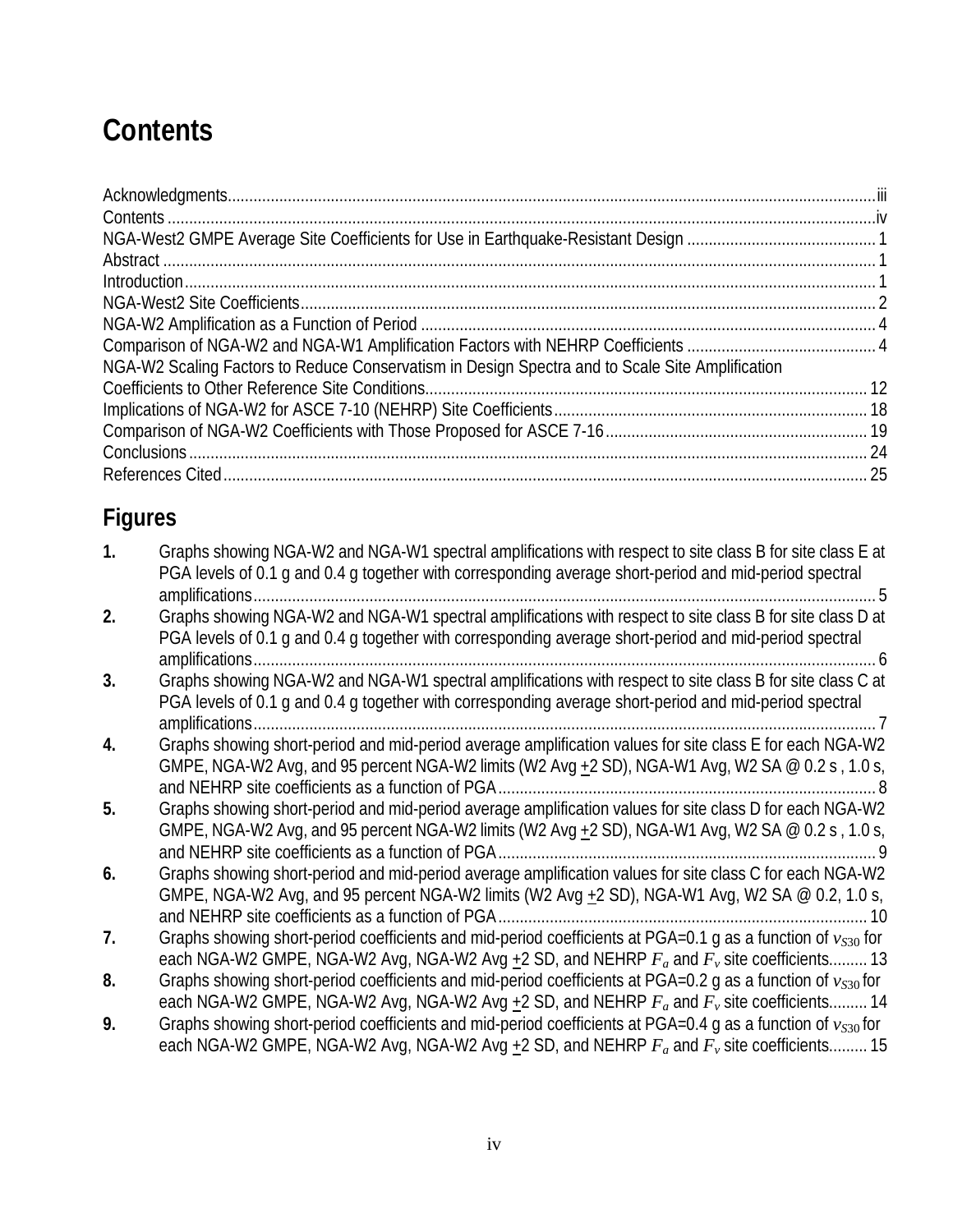| 10. | Graphs showing short-period and mid-period average amplification values as a function of PGA for site class |  |
|-----|-------------------------------------------------------------------------------------------------------------|--|
|     | E for each NGA-W2 GMPE, NGA-W2 Avg coefficients, 95 percent NGA-W2 limits (NGA-W2 Avg $\pm 2$ SD),          |  |
|     |                                                                                                             |  |

- **11.** Graphs showing short-period and mid-period average amplification values as a function of PGA for site class D for each NGA-W2 GMPE, NGA-W2 Avg coefficients, 95 percent NGA-W2 limits (NGA-W2 Avg +2 SD), NEHRP site coefficients, SS14/1050 coefficients, and SS14/760 coefficients............................................. 21
- **12.** Graphs showing short-period and mid-period average amplification values as a function of PGA for site class C for each NGA-W2 GMPE, NGA-W2 Avg coefficients, 95 percent NGA-W2 limits (NGA-W2 Avg +2 SD), NEHRP site coefficients, SS14/1050 coefficients, and SS14/760 coefficients............................................. 22
- **13.** Graphs showing short-period and mid-period average amplification values as a function of PGA for site class B for NGA-W2 Avg, SS14 /760, SS14/1050 SP, and MP coefficients ......................................................... 23

## **Tables**

| 1.  | Percent difference average NGA-W2 coefficients exceed average NGA-W1 coefficients11                          |     |
|-----|--------------------------------------------------------------------------------------------------------------|-----|
| 2.  | Average NGA-W2 SP and MP Avg spectral amplifications and standard deviations for $v_{S30}$ =760 m/s and 900  |     |
|     |                                                                                                              |     |
| 3.  |                                                                                                              |     |
| 4.  |                                                                                                              |     |
| 5.  |                                                                                                              |     |
| 6a. | NGA-W2 SP Avg site coefficients referenced to $v_{S30}$ =760 m/s in parentheses and corresponding $F_a$ site |     |
| 6b. | NGA-W2 MP Avg site coefficients referenced to $v_{S30}$ =760 m/s in parentheses and corresponding $F_v$ site |     |
| 7.  | Percent difference between NGA-W2 Avg/760 short- and mid-period coefficients and those proposed for          | -19 |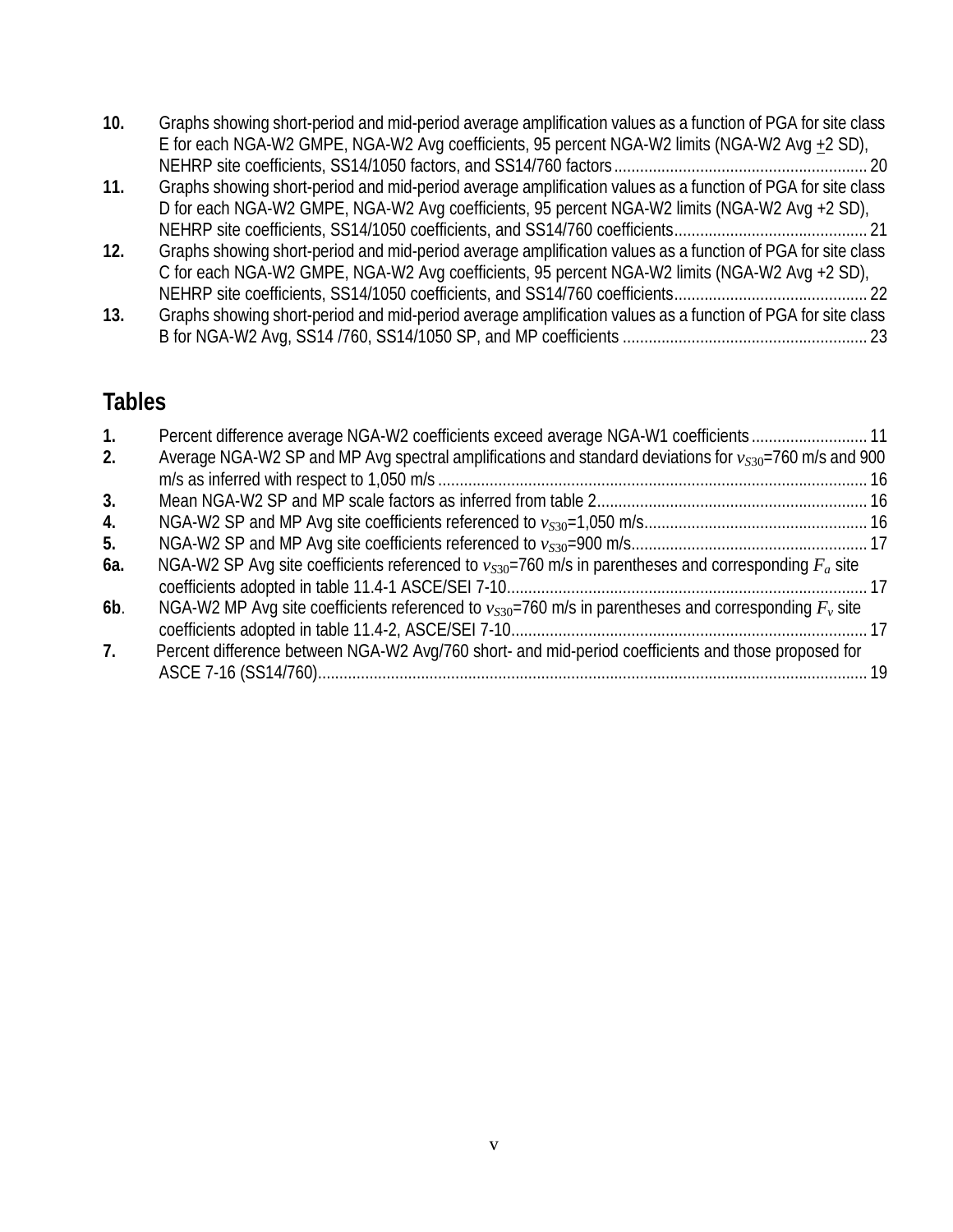## **NGA-West2 GMPE Average Site Coefficients for Use in Earthquake-Resistant Design**

By Roger D. Borcherdt

#### **Abstract**

Site coefficients corresponding to those in tables 11.4–1 and 11.4–2 of Minimum Design Loads for Buildings and Other Structures published by the American Society of Civil Engineers (Standard ASCE/SEI 7-10) are derived from four of the Next Generation Attenuation West2 (NGA-W2) Ground-Motion Prediction Equations (GMPEs). The resulting coefficients are compared with those derived by other researchers and those derived from the NGA-West1 database. The derivation of the NGA-W2 average site coefficients provides a simple procedure to update site coefficients with each update in the Maximum Considered Earthquake Response  $MCE_R$  maps. The simple procedure yields average site coefficients consistent with those derived for site-specific design purposes. The NGA-W2 GMPEs provide simple scale factors to reduce conservatism in current simplified design procedures.<sup>[1](#page-5-0)</sup>

#### **Introduction**

The Next Generation Attenuation West2 (NGA-W2) project, coordinated by the Pacific Earthquake Engineering Research Center, has resulted in major advancements in the estimation of earthquake ground motions for purposes of earthquake-resistant design (Bozorgnia and others, 2014). These advancements include development of an extensive international strong-motion database (Ancheta and others, 2014) and a corresponding set of Ground-Motion Prediction Equations (GMPEs) developed by teams of researchers (Gregor and others, 2014). The NGA-W2 GMPEs have been used to revise the Maximum Considered Earthquake Response (MCE<sub>R</sub>) maps for a uniform ground condition (Petersen and others, 2014) for a future version of the US building codes to be published by the American Society of Civil Engineering (ASCE Standard ASCE/SEI 7-16).

This paper provides rigorous estimates of site coefficients implied directly by the updated NGA-W2 database and four of the NGA-W2 GMPEs used to derive the recent  $MCE_R$  maps (Petersen and others, 2014). The paper provides a simple procedure for deriving the site coefficients from the average spectral amplifications, implied as a function of period by each Ground-Motion Prediction Equation (GMPE). The procedure is intended to provide coefficients that can be easily derived by consultants for independent site-specific estimates of site response. Simple and robust scale factors, derived from the NGA-W2 GMPEs, allow a reduction in conservatism associated with current simplified design procedures.

The NGA-W2 Average (Avg) coefficients derived herein are compared with those derived from the NGA-West1 (NGA-W1) database using similar procedures (Borcherdt, 2014a,b). They are also

<span id="page-5-0"></span> <sup>1</sup> Keywords: site coefficients; building code; soil response; next generation attenuation, site class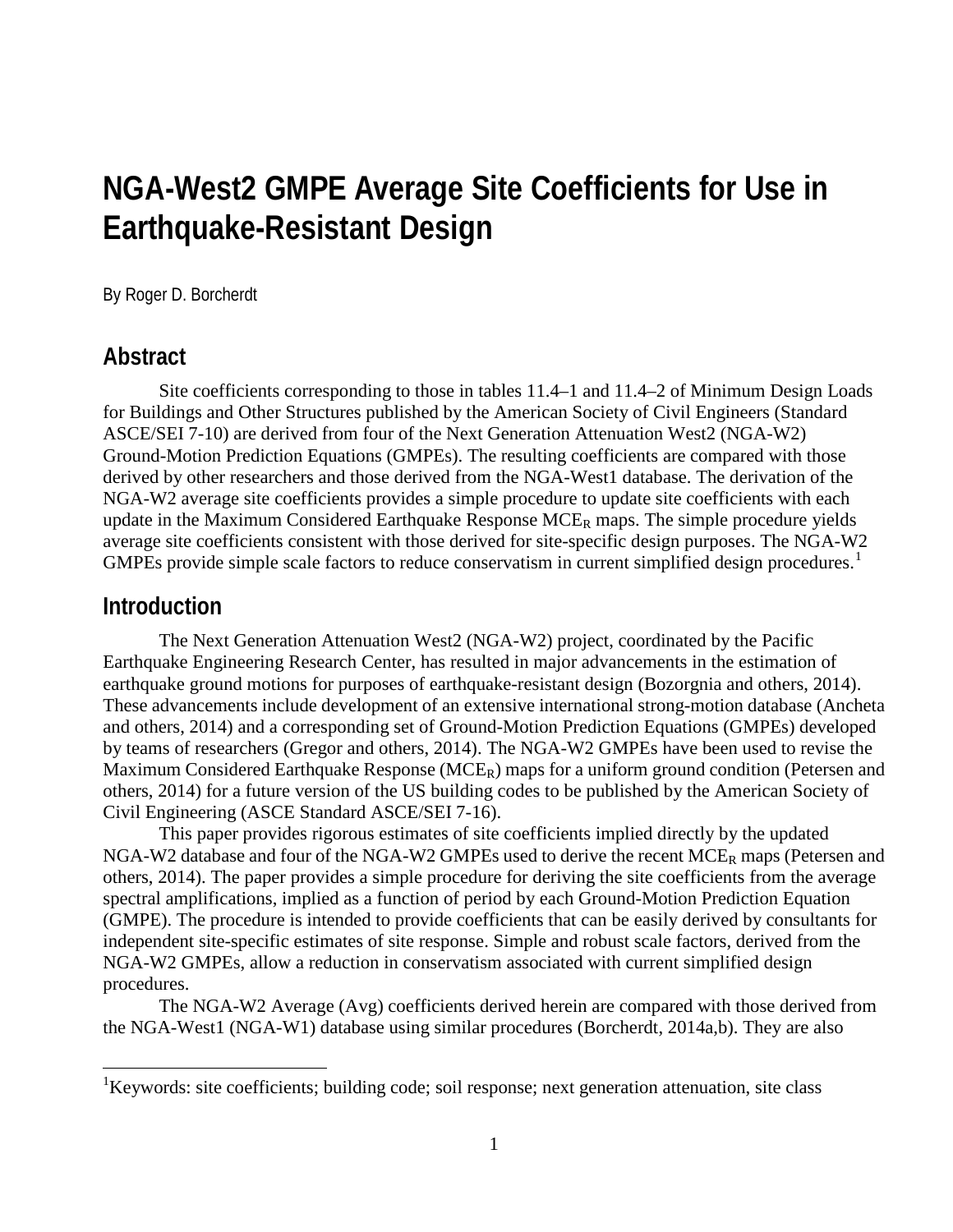compared to similar NGA-W2 Avg coefficients derived using MATLAB codes by Rezaeian (written commun., 2015; Rezaeian and others, 2014) and those derived at 0.2 s and 1.0 s by Kircher and others (written commun., 2014). The coefficients are compared with those recently proposed for ASCE 7-16.

The NGA-W2 Avg scale factors are derived and recommended for use in procedures to estimate simplified design spectra. The scale factors may be interpreted as factors to reduce conservatism associated with specifying base input motion levels at a  $v_{S30}$  value more typical of rock sites in site class B or alternatively they may be interpreted as scale factors for normalization of the site coefficients to a lower reference  $v_{S30}$  value. The procedure to develop the site coefficients and the scale factors is intended as a simple procedure that can be used with each update in the  $MCE_R$  maps and corresponding update of the site coefficients.

#### **NGA-West2 Site Coefficients**

The Next Generation Attenuation (NGA) Ground-Motion Prediction Equations (GMPEs), based on the NGA-W2 database, were used to update the  $MCE_R$  maps for ASCE/SEI 7-16. Four of these equations, ASK14 (Abrahamson, Silva, and Kamai, 2014), BSSA14, (Boore and others, 2014), CB14 (Campbell and Bozorgnia, 2014), and CY14 (Chiou and Youngs, 2014) are used here to derive NGA-W2 site coefficients. The I14 GMPE (Idriss, 2014) was not used to infer the site coefficients, because the I14  $v<sub>S30</sub>$  model does not account for site classes with soft-soil conditions.

Spectral amplifications are derived as a function of period for site classes B, C, D, and E for peak ground acceleration (PGA) levels of 0.1 g, 0.2 g, 0.3 g, and 0.4 g for each GMPE for *M*6, 7, and 8 events. The amplifications for each period were calculated using default parameters for sediment depth  $(Z_1)$  and  $Z_{2,5}$ ) and other model parameters for the California region as provided by Seyhan (2014). For consistency with the concept of simplified site classes as specified in terms of  $v_{S30}$ , each site class is represented by the  $v_{S30}$  value at the corresponding midpoint value of the  $v_{S30}$  interval that defines the site class. The spectral amplifications were inferred with respect to the reference site class B for corresponding PGA levels of 0.1 g, 0.2 g, 0.3 g, and 0.4 g also determined at the midpoint of site class B. Short-period (SP) and mid-period (MP) coefficients were derived from the spectral amplifications for each GMPE by computing the average spectral amplification at equally-spaced period values in the short-period band (0.1–0.5 s) and the mid-period band (0.5–2.0 s). These average amplification coefficients were inferred directly from each GMPE for site class B ( $v_{S30}$ =1,050 m/s) PGA levels of 0.1 g, 0.2 g, 0.3 g, and 0.4 g for site classes E, D, C, and B as represented by the midpoint  $v_{S30}$  values of 150 m/s, 290 m/s, 540 m/s, and 1,050 m/s, respectively (Borcherdt, 1992; 1994). The coefficients at 0.5 g were extrapolated using a power law fit to the NGA-W2 SP and MP coefficients at 01 g, 0.2 g, 0.3 g, and 0.4 g. Scaling factors are derived to scale the inferred NGA-W2 coefficients to other reference *v<sub>S30</sub>* values, including 760 m/s.

An important issue concerns the correct procedure to infer the spectral amplifications for the site classes. A detailed justification of the procedure used here is provided in Borcherdt (2014a,b). The procedure is similar to that used to derive the initial NEHRP (National Earthquake Hazard Reduction Program) site coefficients (Borcherdt, 1992; 1994; Dobry and others, 2000) as adopted in the 1994 and in several subsequent code provisions. In brief, the short-period coefficients  $(F_a)$  and the mid-period coefficients  $(F_v)$  were intended to be average spectral factors that could be multiplied by corresponding short- and mid-period band spectral estimates on rock to obtain a two-band simplified design spectrum for sites on other classes of site conditions. Site classes  $(A-E)$  were defined unambiguously, in terms of  $v_{S30}$ intervals implied by detailed correlations between geotechnical physical properties, measured shear velocities, and empirical spectral amplifications observed at more than 200 sites in the San Francisco and Los Angeles regions (Borcherdt, 1970; Borcherdt and Gibbs, 1976; Fumal, 1978; Borcherdt, 1994; Rogers and others, 1984; Borcherdt, 2012). To account for nonlinearity in the response of the site classes,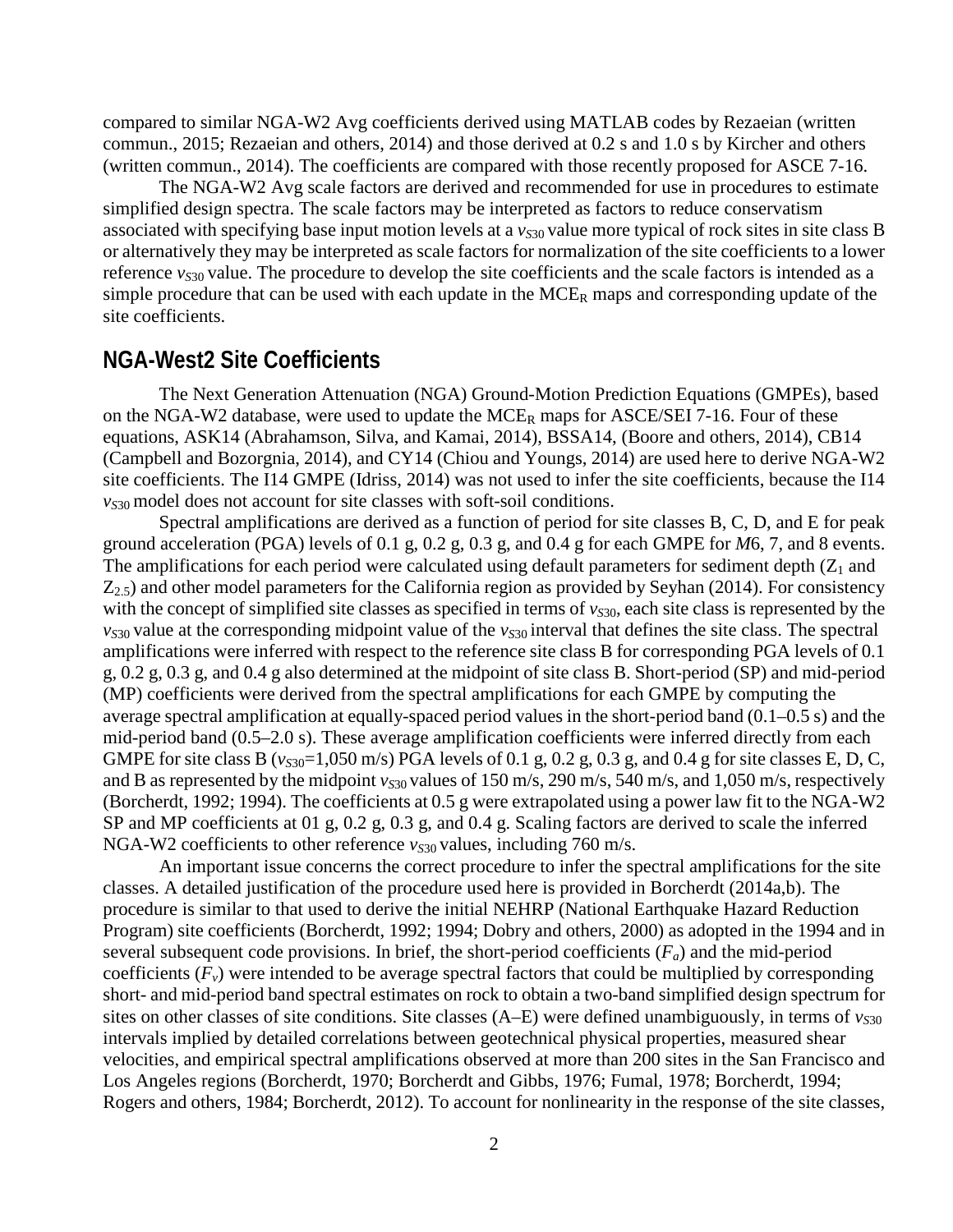the corresponding site class amplification factors were inferred from numerical models for PGA levels of 0.2–0.4 g with respect to a reference rock site condition (site class B) assumed to have a linear response at all PGA levels (Seed, 1992; Dobry and others, 1992). Empirical correlations between average spectral amplifications and  $v_{S30}$  imply that the average amplification for each site class is best represented by the amplification at a  $v_{S30}$  value near or at the midpoint of the  $v_{S30}$  interval for each site class, including the reference rock site class B with unity amplification at  $v_{S30}$ ~1,050 m/s (Borcherdt, 1992; 1994).

Changes in code terminology and in GMPE databases have led to suggestions and opportunities to modify some aspects of the procedures. Some of these suggestions include: (1) compute spectral amplifications with respect to the boundary between site classes C and B ( $v_{S30}$ =760 m/s) for ground-motion levels specified at the midpoint  $(v_{S30} \sim 1,050 \text{ m/s})$  of site class B; (2) infer site coefficients from a single NGA GMPE, for example, SS14; (3) compute spectral amplifications with respect to the boundary between site classes C and B ( $v_{S30}$ =760 m/s) for ground-motion levels specified at the boundary  $(v_{s30}$ ~760 m/s); (4) use median  $v_{s30}$  values to represent the spectral amplifications for each site class instead of a value near the midpoint; (5) infer spectral amplification factors only at periods of 0.2 s and 1.0 s corresponding to the periods for the spectral estimates used for the MCE<sub>R</sub> maps instead of using averages for the short- and mid-period bands; (6) infer the short-period spectral amplification factors at spectral accelerations for 0.2 s at levels of  $S_s$ =0.25, 0.50, 0.75, 1.0, 1.25, and 1.50; infer the mid-period spectral amplifications at spectral accelerations for the mid-period band of  $S_1=0.1$ , 0.2, 0.3, 0.4, 0.5 g.

Implications of these suggestions are explored in more detail for the NGA-W2 dataset in subsequent sections and briefly summarized here.

Suggestions (1) and (2) lead to significant reductions in the site coefficients and the need to adjust the site coefficients to larger values based on lack of data arguments (Stewart and Seyhan, 2013). The resulting adjusted coefficients are no longer referenced to  $v_{S30}$ =760 m/s and are not consistent with the coefficients and associated epistemic uncertainty implied by averages of four of the NGA-W2 GMPEs.

Suggestion (3) leads to coefficients which are significantly less than those inferred with respect to  $v_{S30}$ ~1,050 m/s, but when scaled with W2, implied scale factors are comparable to those derived with respect to  $v_{S30}$ ~1,050 m/s.

Suggestion (4) to use the median  $v_{530}$  value to represent the site classes is shown to yield results that differ from those implied by the midpoint value by only a few percent for site class E, D, and C, but use of the median value for site class B will be shown to imply a change of 10 to 13 percent in the site class B coefficient, which, if used as the reference ground condition, implies a similar change in each of the other site-class coefficients. Considering that the site class  $v_{S30}$  intervals are defined by independent evidence and that median values can be biased by procedures used to infer  $v_{S30}$ , representation of the site classes by the midpoint  $v_{S30}$  value is preferred and used here.

Suggestions (5) and (6) evolved from changes in terminology used in the codes to specify the reference ground-motion levels in terms of spectral accelerations instead of PGA. This change was implemented by changing the terminology for the reference ground motion from levels of PGA=0.1,…, 0.5 g to corresponding levels of spectral acceleration  $(SA)$ ,  $SA=S_s=0.25,..., 1.25$  for the short-period factor,  $F_a$ , and to levels of  $SA = S_1 = 0.1, ..., 0.5$  for the mid-period factor,  $F_v$ , without changes in the values for the  $F_a$  and  $F_v$  factors. These changes in terminology were implemented to make the code terminology for specification of ground-motion levels for site classes consistent with that for the  $MCE_R$  maps. It will be shown in the next section that the amplification factors, inferred at 0.2 s, are a few percent less than those inferred as the average over the short-period band. Similarly, those inferred at 1.0 s tend to be slightly greater that those inferred as the average over the mid-period band. Preliminary evaluations based on the NGA-W2 GMPEs indicate that the coefficients inferred with respect to a single specified PGA level for both coefficients may differ significantly from those inferred for the corresponding specified SA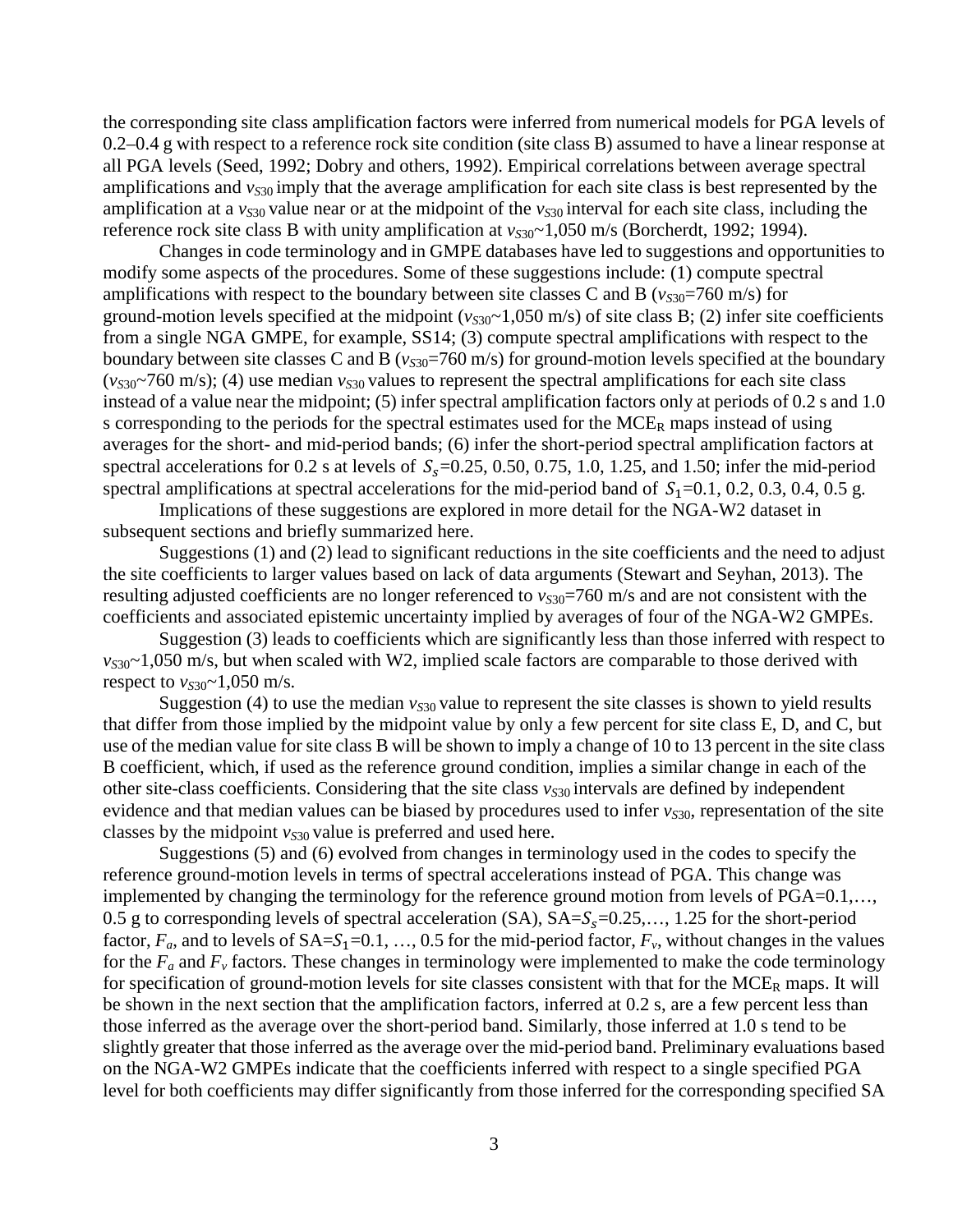levels for the short- and mid-period bands. Considering that a relationship between the PGA and SA levels has not been established yet from the four NGA-W2 GMPEs, the procedure used here is to infer the coefficients for specified PGA levels, then label these using the correlation with SA specified in the code. This is an issue, however, that can yield different amplifications and merits further evaluation.

#### **NGA-W2 Amplification as a Function of Period**

The NGA-W2 amplification coefficients, inferred as a function of period as implied directly by each of the NGA-W2 GMPEs, are shown as solid curves in figures 1, 2, and 3 for site classes E, D, and C for input ground-motion PGA levels of 0.1 g and 0.4 g. The plots shown in figures 1, 2, and 3 were computed using the Excel formulation for the GMPEs developed by Seyhan (2014) as modified herein to infer amplification factors. They also were computed independently using a MATLAB formulation of the GMPEs by Rezaeian (written commun., 2015; Rezaeian and others, 2014). The amplification factors derived from the two formulations for each site class and ground-motion level were in exact agreement confirming each of the numerical algorithms.

Figures 1, 2, and 3 show the dependence of NGA-W2 amplification on period as inferred for each GMPE and for each site class. They illustrate that a significant amount of epistemic or model uncertainty exists for the NGA-W2 models. They show that the amplification coefficients for each site class first decrease with period for periods less than about 0.1 s, then increase rapidly with period. They also show a tendency for the rate of increase to decrease for some of the GMPEs for periods longer than about 1.0 s.

Figures 1, 2, and 3 also show the average of the average amplification factors inferred for the short-period band (NGA-W2 SP Avg) and mid-period band (NGA-W2 MP Avg) from each of the four GMPEs. The figures illustrate that an average amplification factor inferred at a single period of 0.2 s from each set of four GMPEs would be less than the corresponding SP-Avg coefficient. They also illustrate that the average amplification factors inferred at the single period of 1.0 s from the four GMPEs would tend to be slightly greater than the corresponding MP-Avg coefficient.

## **Comparison of NGA-W2 and NGA-W1 Amplification Factors with NEHRP Coefficients**

Spectral amplifications as inferred from both the NGA-W2 GMPEs (solid curves) and the NGA-W1 GMPEs (dashed curves) are plotted as a function of period in figures 1, 2, and 3. The spectral amplifications plotted for the NGA-W1 database were inferred from the W1 GMPEs compared by Abrahamson and others (2008), by Stewart and Seyhan (2013), and reported on by Borcherdt (2014b). The plots of spectral amplification as a function of period show that a considerable amount of epistemic or model uncertainty exists for both the NGA-W1 and NGA-W2 sets of GMPEs. The spectral amplifications inferred from each of the W2 GMPEs are in general distinctly larger for each period than those inferred from the W1 database. Similarly, the SP Avg and MP Avg inferred from the W1 GMPEs are distinctly smaller than those for the W2 GMPEs. Additional evidence of this difference between amplifications inferred from the W1 and W2 GMPEs is provided in figures 4, 5, and 6.

Average short-period (NGA-W2 SP Avg) and mid-period (NGA-W2 MP Avg) amplification factors are plotted as a function of base PGA level for each GMPE in figures 4, 5, and 6. The figures also show the mean (W2 SP Avg, W2 MP Avg, solid blue) and the mean  $\pm$  2 standard deviation (SD) values (dashed blue) inferred from the four NGA-W2 GMPEs. These figures also show the corresponding mean values for the NGA-W1 data set (purple curves) (see tables II-1 and II-2, in Borcherdt, 2014b) are shown together with the corresponding  $F_a$  and  $F_v$  NEHRP coefficients (black curves). The figures also show the NGA-W2 Avg coefficients as extrapolated to 0.5 g using the illustrated power law regression curve.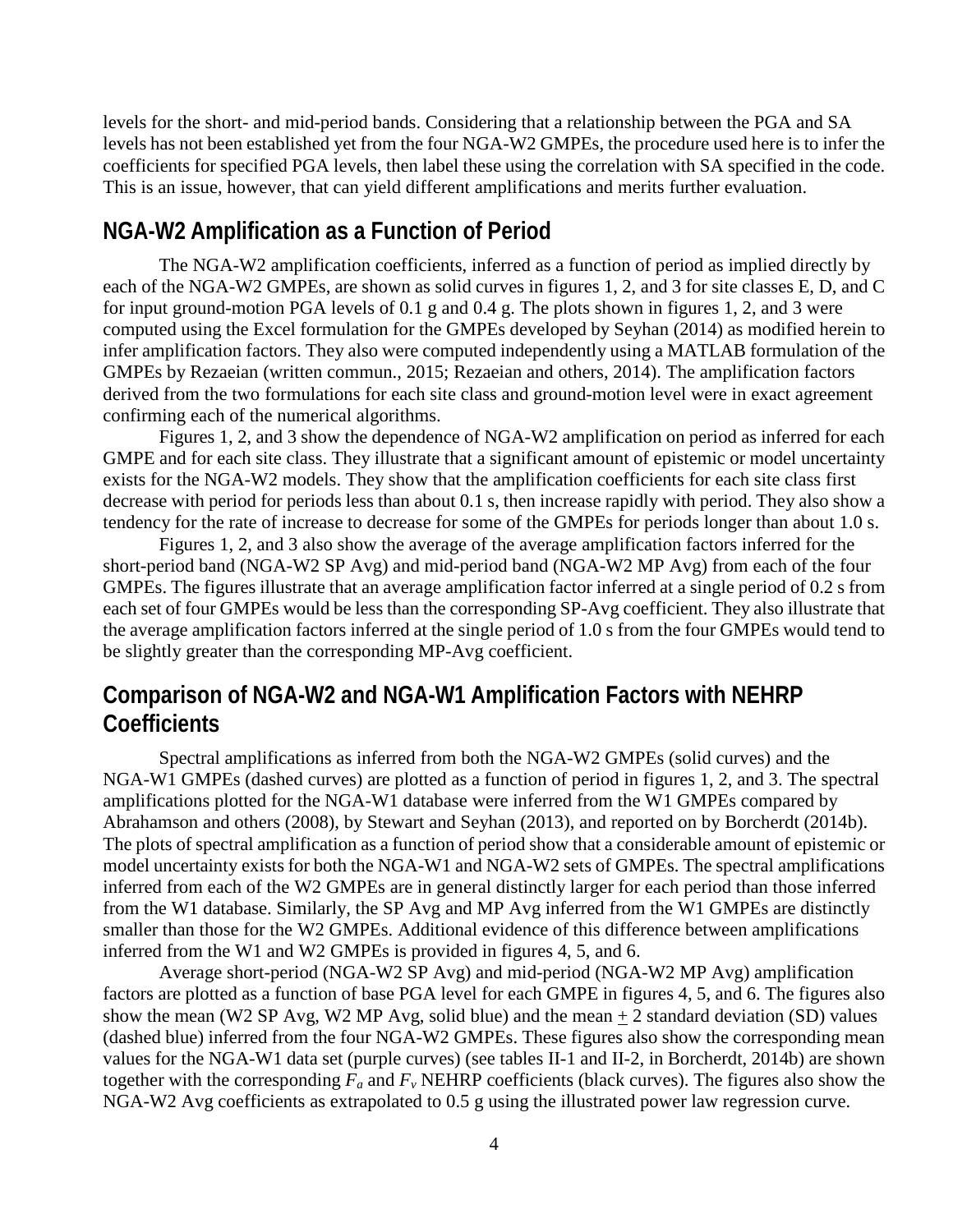

**Figure 1.** Graphs showing NGA-W2 (solid curves) and NGA-W1 (dashed curves) spectral amplifications with respect to (wrt) site class B for site class E at PGA levels of 0.1 g (*A*) and 0.4 g (*B*) together with corresponding average short-period (SP Avg, 0.1–0.5 s) and mid-period (MP Avg, 0.5–2.0 s) spectral amplifications inferred from mean of corresponding averages for each of the four NGA-W2 and NGA-W1 GMPEs. Curves indicate epistemic uncertainty associated with each set of GMPEs and show that spectral amplifications for NGA-W2 database are significantly larger than those derived from NGA-W1 database.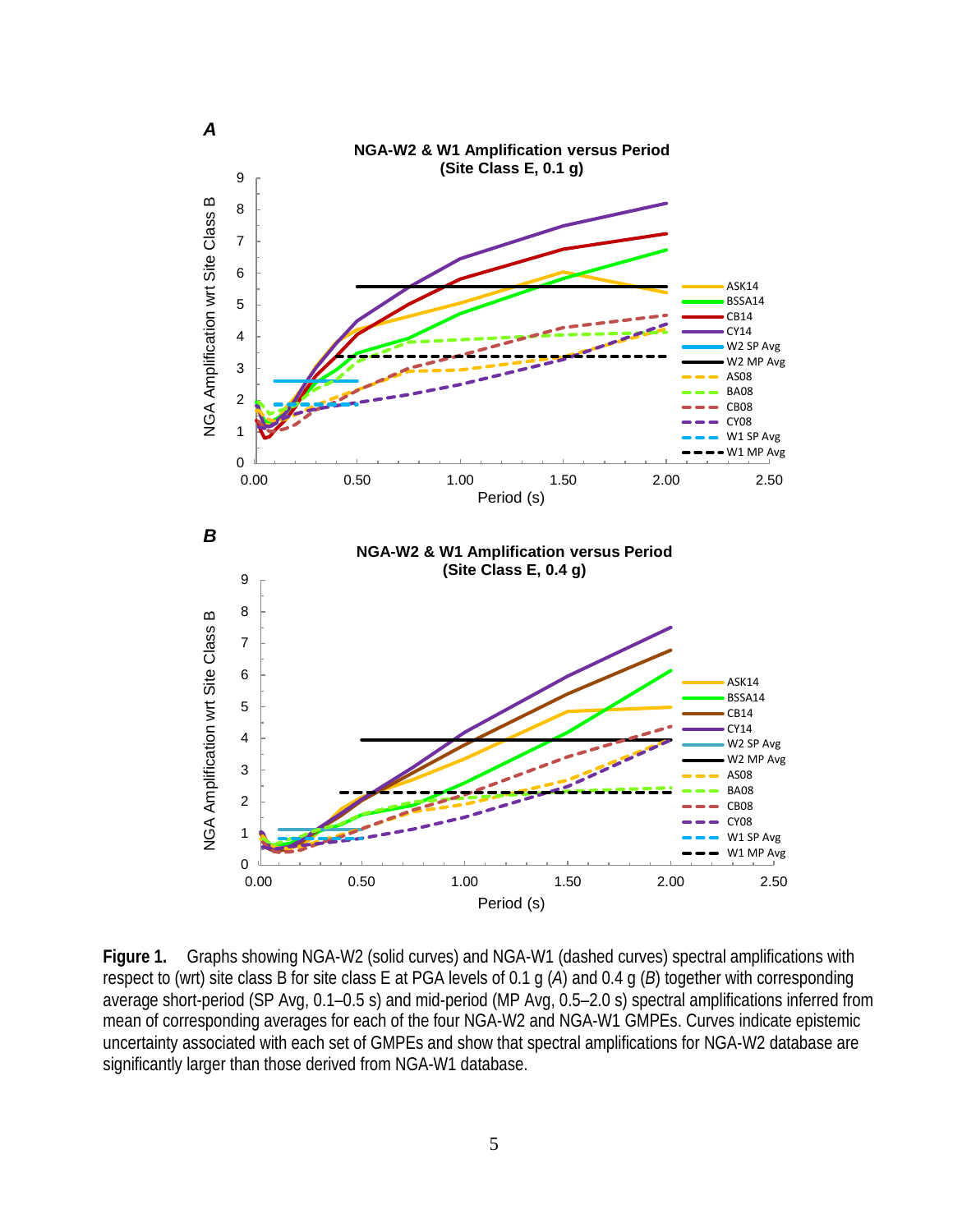

**Figure 2.** Graphs showing NGA-W2 (solid curves) and NGA-W1 (dashed curves) spectral amplifications with respect to (wrt) site class B for site class D at PGA levels of 0.1 g (*A*) and 0.4 g (*B*) together with corresponding average short-period (SP Avg, 0.1–0.5 s) and mid-period (MP Avg, 0.5–2.0 s) spectral amplifications inferred from mean of corresponding averages for each of four NGA-W2 and NGA-W1 GMPEs. Curves indicate epistemic uncertainty associated with each set of GMPEs and show that spectral amplifications for NGA-W2 database are significantly larger than those derived from NGA-W1 database.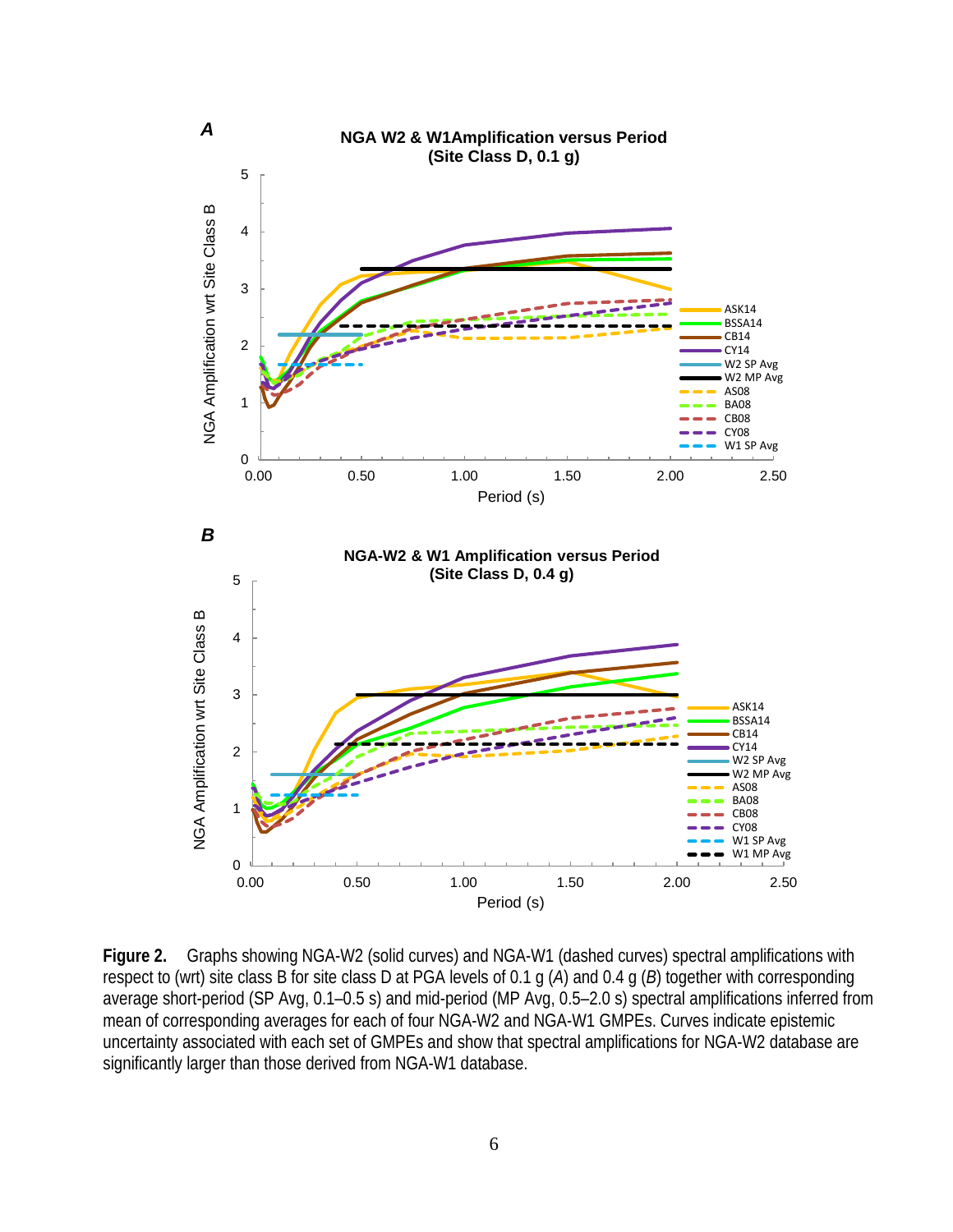

**Figure 3.** Graphs showing NGA-W2 (solid curves) and NGA-W1 (dashed curves) spectral amplifications with respect to (wrt) site class B for site class C at PGA levels of 0.1 g (*A*) and 0.4 g (*B*) together with corresponding average short-period (SP Avg, 0.1–0.5 s) and mid-period (MP Avg, 0.5–2.0 s) spectral amplifications inferred from mean of corresponding averages for each of four NGA-W2 and NGA-W1 GMPEs. Curves indicate epistemic uncertainty associated with each set of GMPEs and show that spectral amplifications for NGA-W2 database are significantly larger than those derived from NGA-W1 database.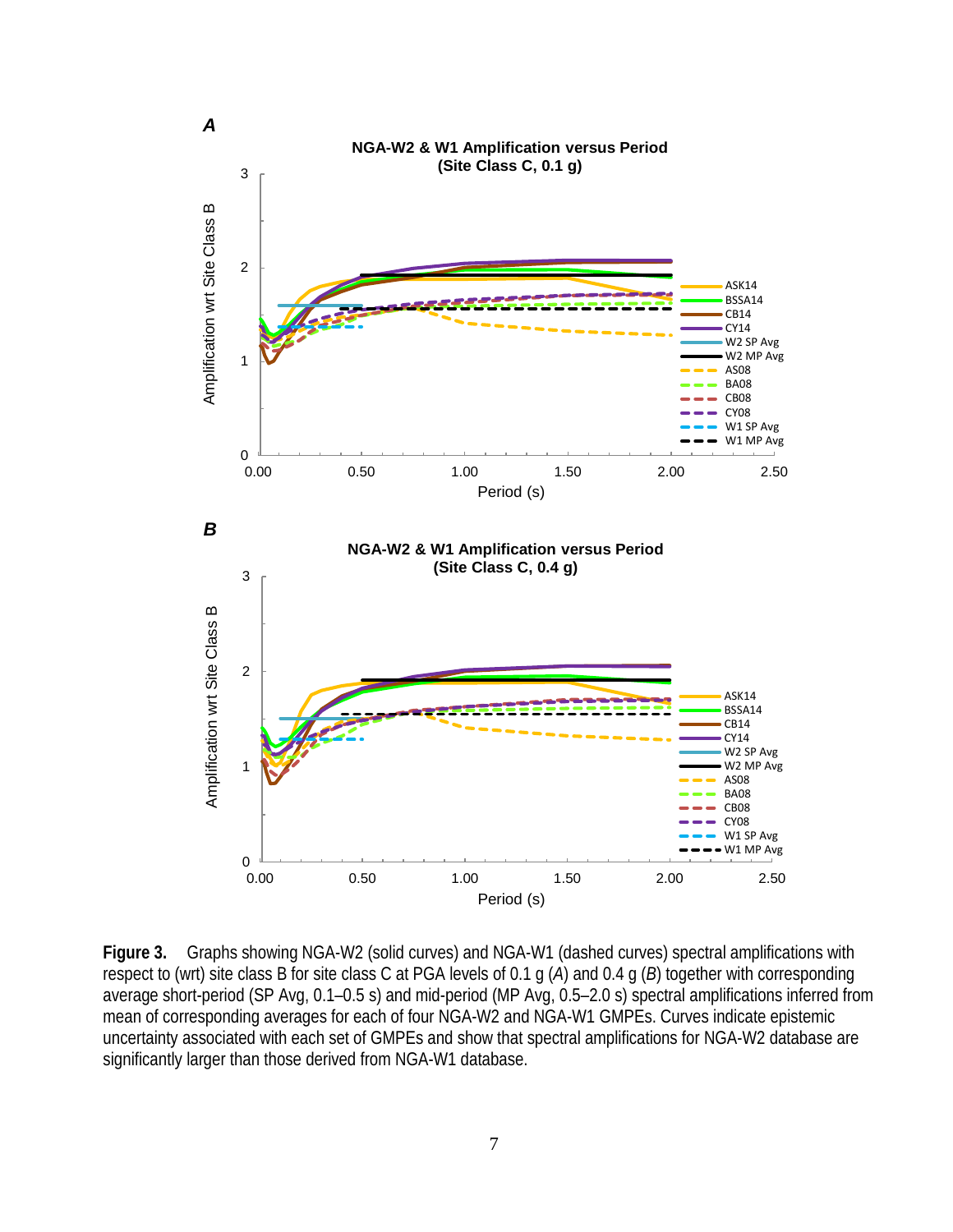

**Figure 4.** Graphs showing short-period (*A*) and mid-period average amplification (*B*) values for site class E for each NGA-W2 GMPE, NGA-W2 Avg, and 95 percent NGA-W2 limits (W2 Avg  $+2$  SD), NGA-W1 Avg, W2 SA @ 0.2 s, 1.0 s, and NEHRP site coefficients as a function of PGA.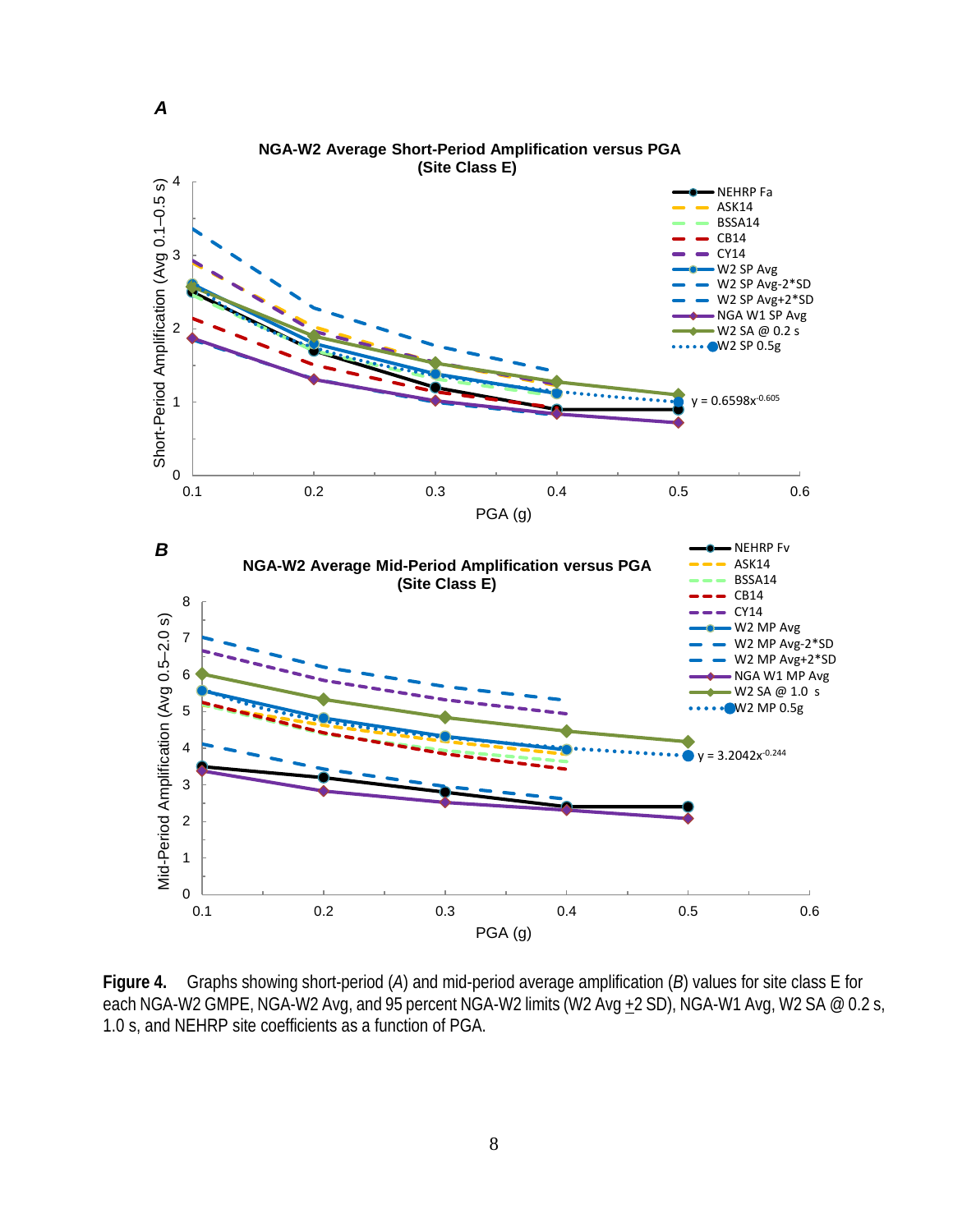

**Figure 5.** Graphs showing short-period (*A*) and mid-period average amplification (*B*) values for site class D for each NGA-W2 GMPE, NGA-W2 Avg, and 95 percent NGA-W2 limits (W2 Avg +2 SD), NGA-W1 Avg, W2 SA @ 0.2 s, 1.0 s, and NEHRP site coefficients as a function of PGA.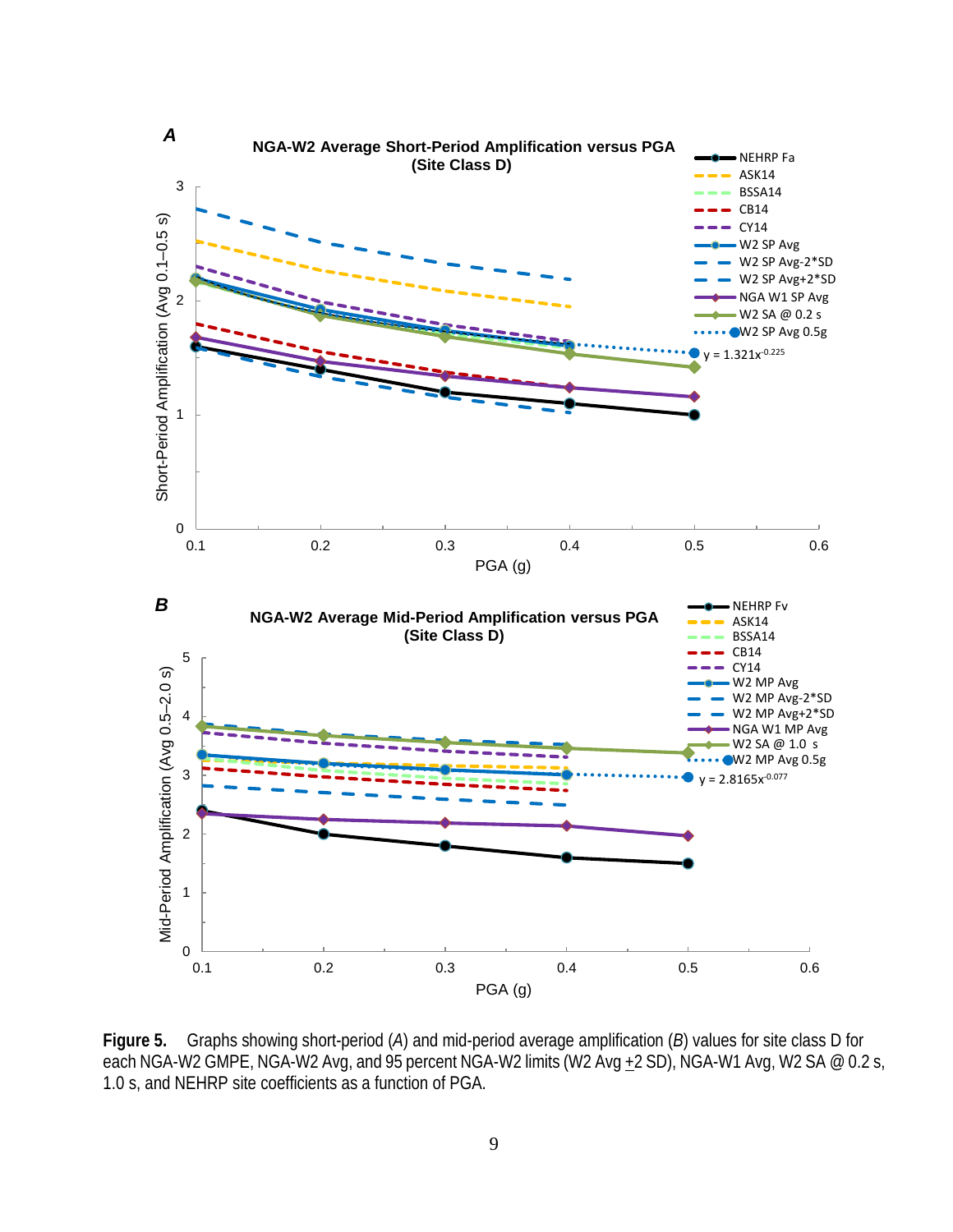

**Figure 6.** Graphs showing short-period (*A*) and mid-period average amplification (*B*) values for site class C for each NGA-W2 GMPE, NGA-W2 Avg, and 95 percent NGA-W2 limits (W2 Avg + 2 SD), NGA-W1 Avg, W2 SA @ 0.2 s, 1.0 s, and NEHRP site coefficients as a function of PGA.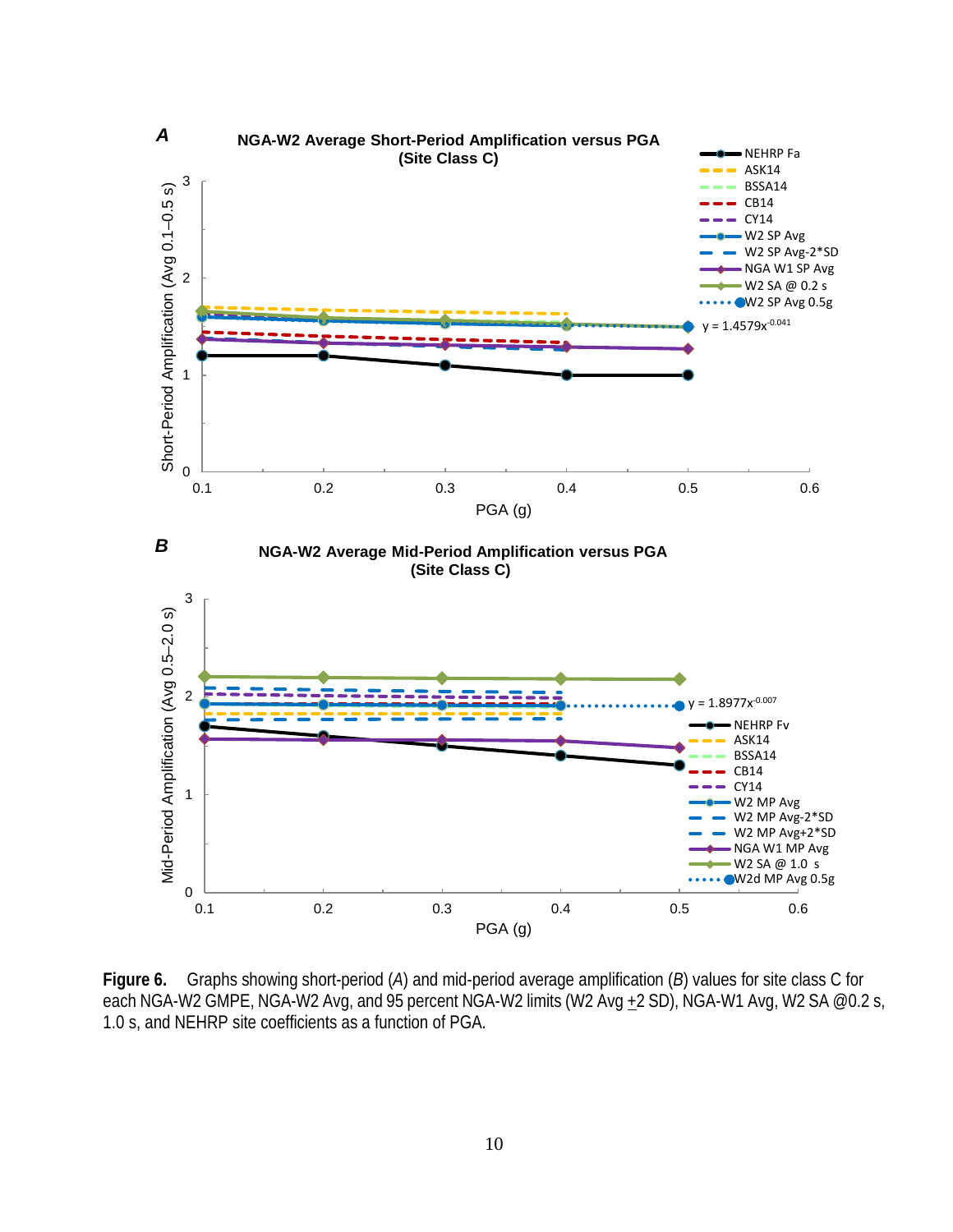Superimposed on figures 4, 5, and 6, are amplification factors (olive green curves) inferred by Kircher and others (written commun., 2014,) at periods of 0.2 s (W2 [SA@0.2](mailto:SA@0.2) s/1,050) and 1.0 s (W2 [SA@1.0 s\)](mailto:SA@1.0s) from the geometric mean of the response spectra for the various site classes referenced to  $v_{S30}$ =762 m/s for magnitude and distance parameters yielding  $(S_s, S_1)$  pairs of  $(0.25, 0.1)$ , ... (1.25, 0.5) at a site condition of *v<sub>S30</sub>*=762 m/s. For comparison with the coefficients derived here, the Kircher and others coefficients are scaled to yield unity amplification at the midpoint (1,050 m/s) of site class B (solid olive curves). The dependence of the W2 [SA@0.2](mailto:SA@0.2) s/1,050 factors (Kircher and others, written commun., 2014) on amplitude of ground motion is in good agreement with the W2 SP Avg factors (solid blue curves). The factors at 1.0 s (W2 [SA@1.0 s\)](mailto:SA@1.0s) are consistently about 5 to 10 percent larger than the corresponding W2 MP Avg coefficient. The consistency in the two sets of factors helps confirm the calculations used in each procedure.

Figures 4, 5, and 6 show that, for each site class, the NGA-W1 factors (solid purple curves) are significantly less than the NGA-W2 amplification factors inferred herein and those inferred for the NGA-W2 data set by Kircher and others. The amplification factors, as plotted in figures 1, 2, and 3 by Rezaeian (written commun., 2015; Rezaeian and others, 2014) using MATLAB formulations for both the NGA-W1 and NGA-W2 GMPEs used to prepare the 2008 and 2014  $MCE_R$  maps (not shown), also indicate that the W2 factors are significantly larger than the W1 factors. This difference also is apparent in plots of median Pseudo Spectral Acceleration (PSA) estimates as a function of period provided by the NGA developers based on their 2008 and 2014 GMPEs (see, for example, fig. 10, Campbell and Bozorgnia, 2014; figs. 6 and 7, Abrahamson and others, 2014).

The percent difference between the coefficients inferred from the NGA-W2 database and those from the NGA-W1 database using the same procedures (Borcherdt, 2014b) are summarized in table 1. The percent differences vary from 14 to 28 percent for the short-period band and from 19 to 42 percent for the mid-period band. These large increases in the amplification factors have significant implications and merit further evaluation depending on intended application of the NGA-W2 coefficients.

| $v_{S30}$ (m/s) / PGA (g)                 | 0.1                                | 0.2 | 0.3 | 0.4 |  |  |  |
|-------------------------------------------|------------------------------------|-----|-----|-----|--|--|--|
| <b>SP Coefficient Percent Differences</b> |                                    |     |     |     |  |  |  |
| 1,050                                     | 0                                  | 0   | 0   | 0   |  |  |  |
| 540                                       | 14                                 | 15  | 14  | 15  |  |  |  |
| 290                                       | 24                                 | 24  | 23  | 23  |  |  |  |
| 150                                       | 28                                 | 27  | 26  | 25  |  |  |  |
|                                           | MP Coefficient Percent Differences |     |     |     |  |  |  |
| 1,050                                     | 0                                  | 0   | 0   | 0   |  |  |  |
| 540                                       | 19                                 | 19  | 19  | 19  |  |  |  |
| 290                                       | 30                                 | 30  | 29  | 29  |  |  |  |
| 150                                       | 39                                 | 41  | 42  | 42  |  |  |  |

**Table 1.** Percent difference average NGA-W2 coefficients exceed average NGA-W1 coefficients.

The significant difference between the amplification factors implied by the NGA-W2 GMPEs and those implied by the NGA-W1 GMPEs is expected to primarily result from changes in the NGA-W2 GMPE models associated with linear and nonlinear shallow site response  $(v_{S30})$  and changes to account for sediment depth. Any increases in the W2 amplification coefficients associated with the larger amount of data in the NGA-W2 database could possibly be expected for site class E, but not for other site classes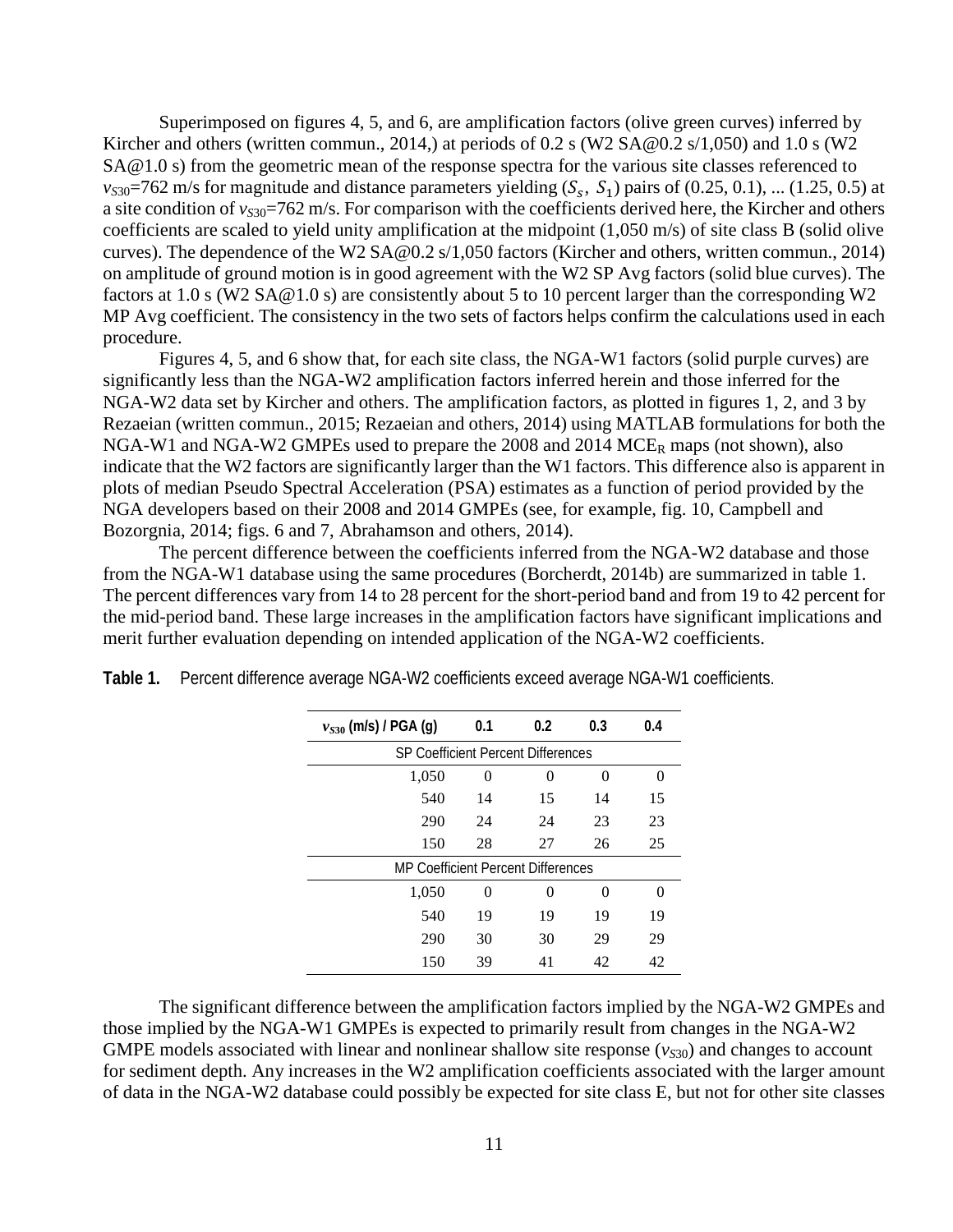well populated with W1 data. Additional evaluation is needed to better understand the significant increases in site coefficients implied by the recent soil response models used in the NGA-W2 GMPEs and their implications for future changes in building codes.

Figures 7, 8, and 9 provide corresponding plots of the NGA-W2 coefficients as a function of average shear velocity ( $\bar{v}_s$  or  $v_{s30}$ ) for PGA levels of 0.1 g, 0.3 g, and 0.4 g at the midpoint of site class B. With the exception of the short-period coefficient (W2 SP Avg) for site class E, the figures illustrate that W2 coefficients for site classes are significantly greater than the corresponding NEHRP coefficients.

### **NGA-W2 Scaling Factors to Reduce Conservatism in Design Spectra and to Scale Site Amplification Coefficients to Other Reference Site Conditions**

Following adoption of the NEHRP site coefficients in the 1994 edition of the code provisions (BSSC, 1994), revised sets of seismic hazard and MCER type design maps were adopted in the 1997 and subsequent editions of the code provisions. The  $\bar{v}_s(v_{s30})$  value chosen to specify the site condition for the subsequent MCE<sub>R</sub> maps was  $\bar{v}_s$ =760 m/s. This value was chosen in 1997 (Frankel and others, 1997) because it was considered then as a conservative but typical value to represent firm rock sites (Frankel, written commun., 2012). Subsequent compilation of the NGA-W2 database shows that the median value for rock sites in site class B is near 913 m/s (Stewart and Seyhan, 2013). Hence, a  $v_{S30}$  value near 900 m/s is more representative of a typical firm rock condition than is 760 m/s.

Considering that the concept of simplified site classes as defined in terms of  $v_{S30}$  implies that the site classes be represented by the midpoint of each site class and referenced to the midpoint of the reference site class B with unity amplification (Borcherdt, 1992; 1994), choice of  $v_{S30}$ =760 m/s for the  $MCE<sub>R</sub>$  maps implies that estimates of simplified design spectra as defined in ASCE/SEI 7-10 are conservative. This conservatism can be reduced by specifying the  $v_{S30}$  value for the maps at a  $v_{S30}$  value more typical of firm to hard rock sites that comprise site class B, for example  $v_{S30}$ =900 m/s. A simple procedure in lieu of changing the maps is to apply a simple scaling factor to estimates of simplified design spectra. The NGA-W2 GMPEs permit the rigorous derivation of such scale factors to allow the MCE<sub>R</sub> motions to represent other ground conditions, such as those corresponding to  $v_{S30}$ =900 m/s or  $v_{S30}$ =760 m/s.

Considering that the simplified design spectra as defined in ASCE/SEI 7-10 are the product of the  $MCE_R$  motions and the site coefficients in tables 11.4.1 and 11.42 of ASCE/SEI 7-10, a scale factor chosen to scale the  $MCE_R$  input motions may also be regarded as a factor to scale the site coefficients to a different reference ground condition. Corresponding scale factors and site-class amplification coefficients for reference ground conditions of 1,050 m/s, 900 m/s, and 760 m/s are provided in tables 2–6.

Table 2 provides estimates of the average NGA-W2 short-period (SP) and mid-period (MP) spectral amplifications inferred at 760 m/s and 900 m/s with respect to the reference site condition of *vS*30=1,050 m/s for PGA=0.1–0.4g. Table 2 shows the W2 SP Avg and W2 MP Avg values are nearly constant as a function of reference PGA level with the estimates for 900 m/s showing the least variation. The corresponding standard deviations (SD) inferred from the four NGA-W2 Avg estimates indicate the epistemic or model uncertainty in the 900 m/s estimates is small and about 50 to 60 percent less than that for 760 m/s. The table shows that the scale factors show little or no dependence on PGA level. Hence for purposes of maintaining a simplified procedure, the mean of the scale factors derived at each PGA level, as shown in the right hand column of table 3, provides a robust estimate of the desired scale factors. A summary of the mean scaling factors for the short- and mid-period bands, as derived from the reciprocal of the corresponding values in table 2, are provided in table 3.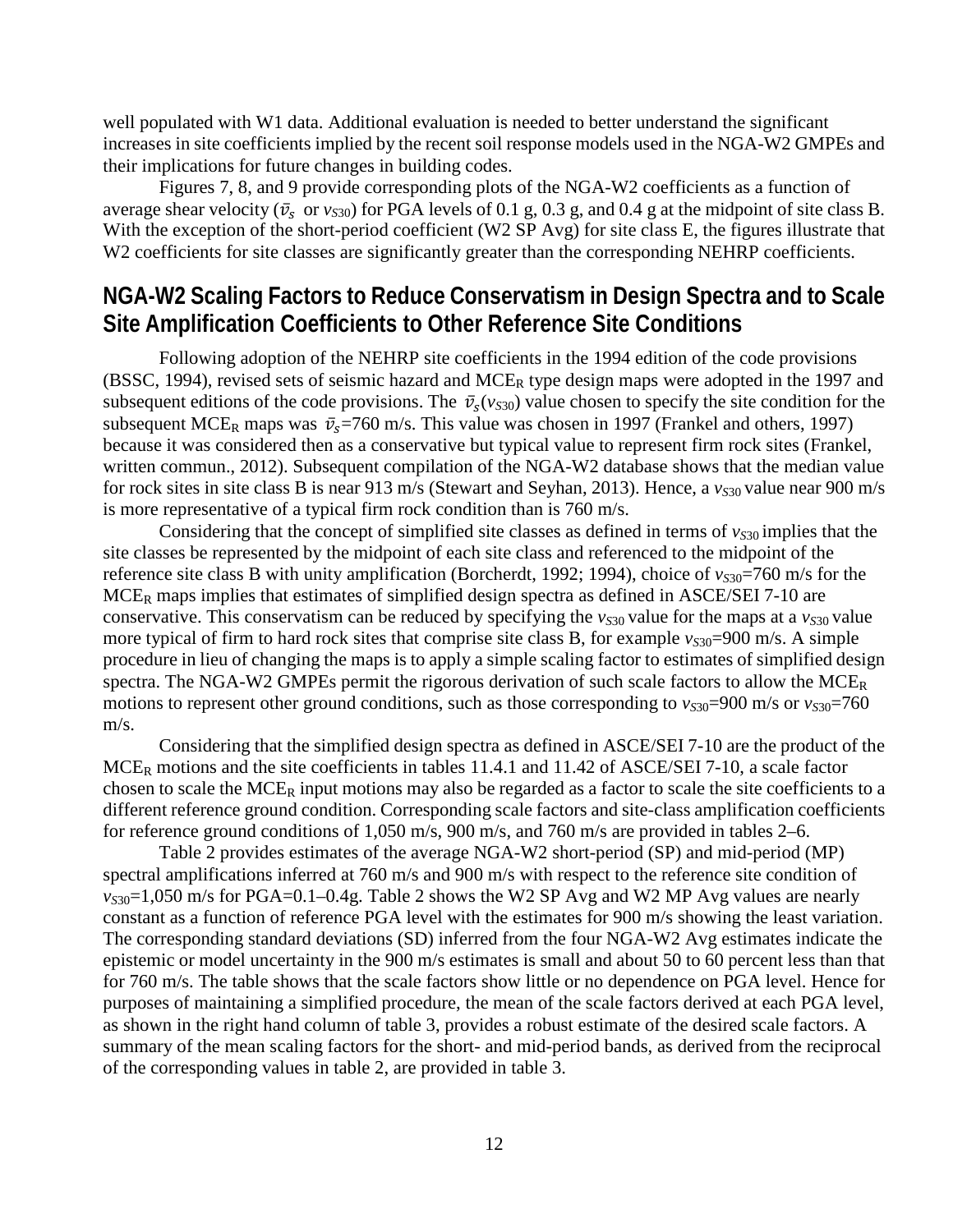

**Figure 7.** Graphs showing short-period coefficients (*A*) and mid-period coefficients (*B*) at PGA=0.1 g as a function of  $v_{S30}$  for each NGA-W2 GMPE, NGA-W2 Avg, NGA-W2 Avg  $\pm 2$  SD, and NEHRP  $F_a$  and  $F_v$  site coefficients.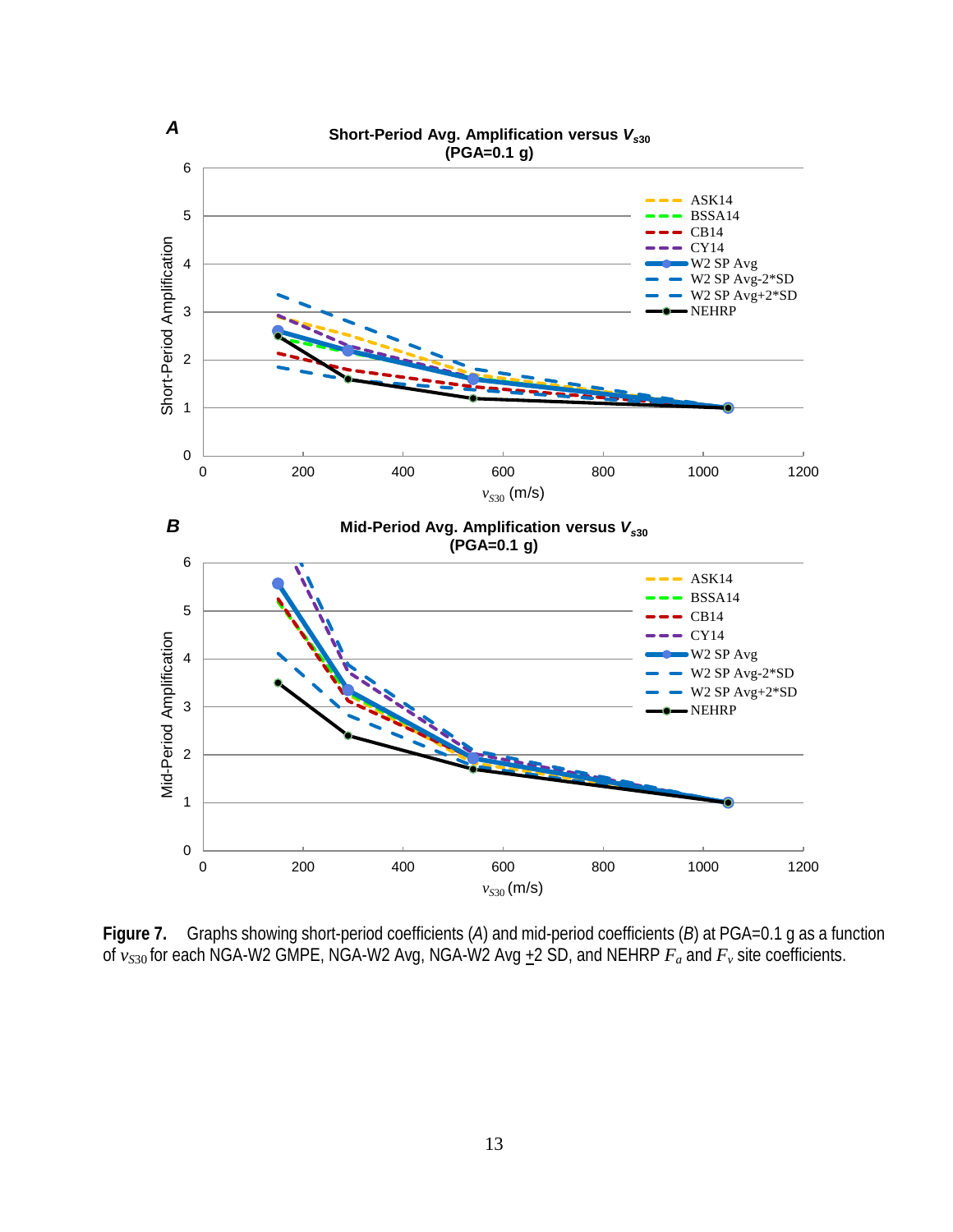

**Figure 8.** Graphs showing short-period coefficients (*A*) and mid-period coefficients (*B*) at PGA=0.2 g as a function of  $v_{S30}$  for each NGA-W2 GMPE, NGA-W2 Avg, NGA-W2 Avg +2 SD, and NEHRP  $F_a$  and  $F_v$  site coefficients.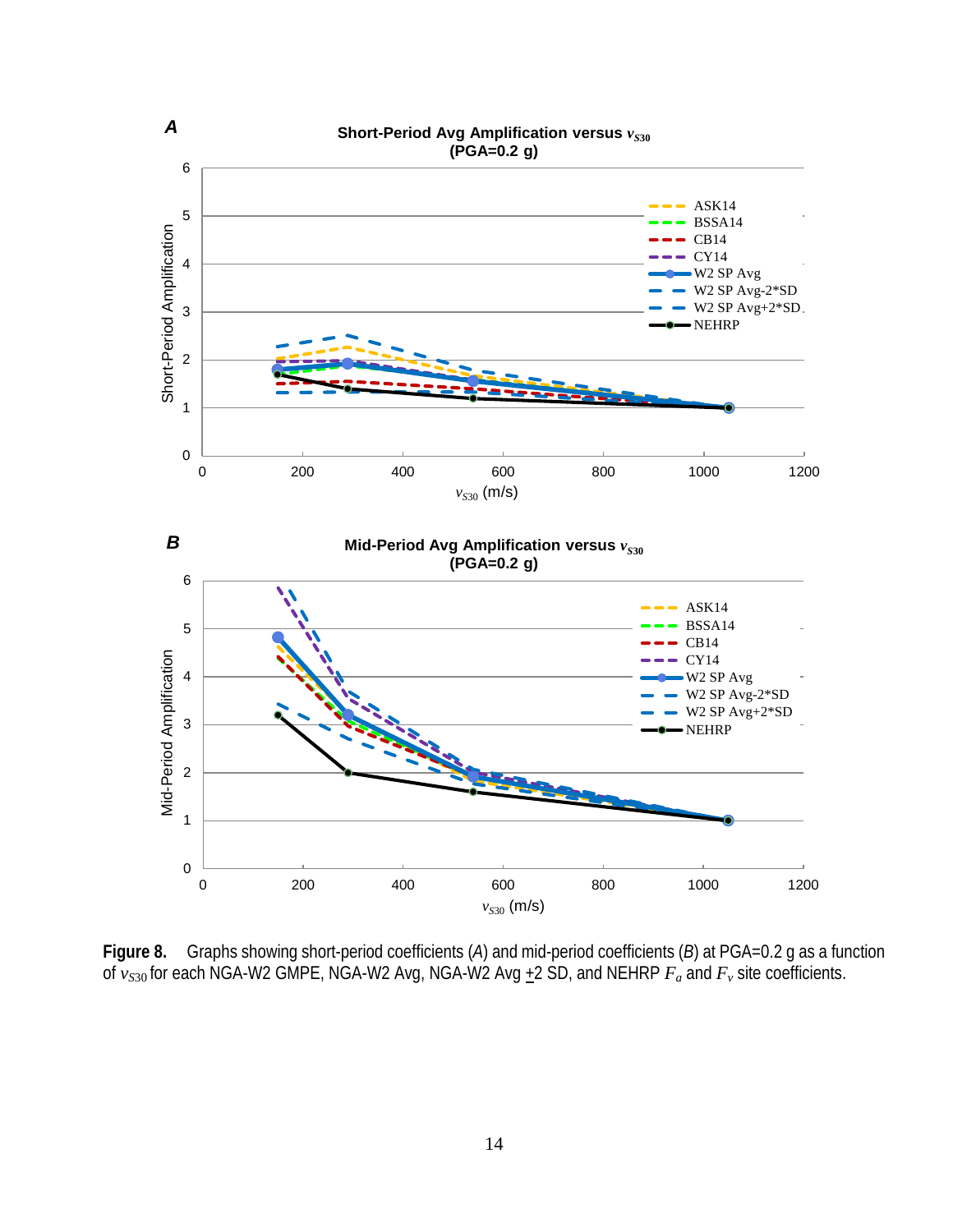

**Figure 9.** Graphs showing short-period coefficients (*A*) and mid-period coefficients (*B*) at PGA=0.4 g as a function of  $v_{S30}$  for each NGA-W2 GMPE, NGA-W2 Avg, NGA-W2 Avg  $\pm 2$  SD, and NEHRP  $F_a$  and  $F_v$  site coefficients.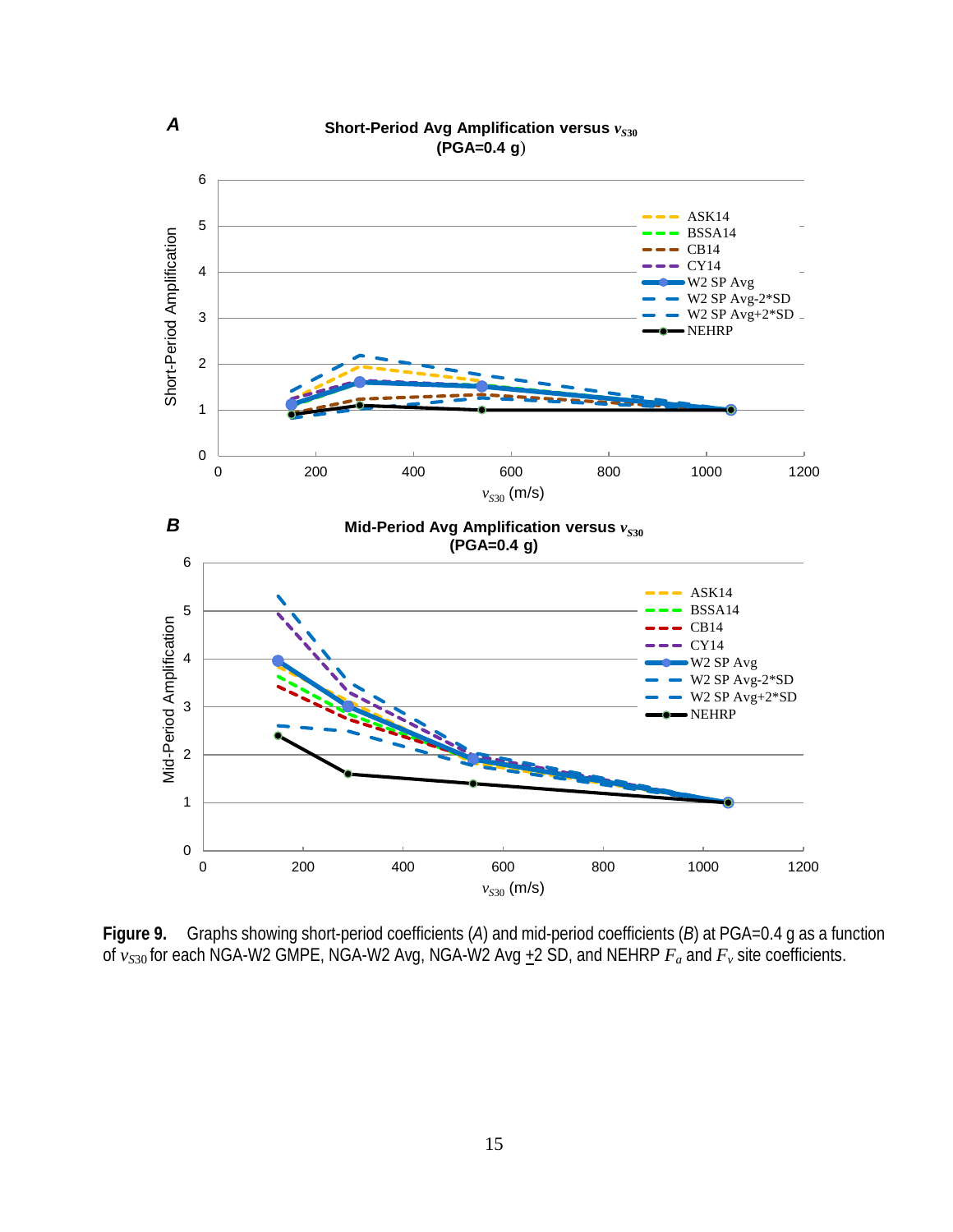Table 2. Average NGA-W2 SP and MP Avg spectral amplifications and standard deviations for  $v_{S30}$ =760 m/s and 900 m/s as inferred with respect to 1,050 m/s.

| <b>PGA</b>      | 0.1 <sub>g</sub>         |           | 0.2 <sub>g</sub>         |           | 0.3 <sub>g</sub>         |           | 0.4 <sub>g</sub>         |           | Mean W2 Avg |
|-----------------|--------------------------|-----------|--------------------------|-----------|--------------------------|-----------|--------------------------|-----------|-------------|
| $v_{S30}$ (m/s) | W <sub>2</sub> SP<br>Avg | <b>SD</b> | W <sub>2</sub> SP<br>Avg | <b>SD</b> | W <sub>2</sub> SP<br>Ava | <b>SD</b> | W <sub>2</sub> SP<br>Ava | SD        | SP Avg      |
| 760             | 1.27                     | 0.05      | 1.26                     | 0.05      | 1.25                     | 0.05      | 1.25                     | 0.06      | 1.26        |
| 900             | 1.12                     | 0.02      | 1.11                     | 0.02      | 1.12                     | 0.02      | 1.12                     | 0.02      | 1.12        |
| $v_{S30}$ (m/s) | W <sub>2</sub> MP<br>Avq | <b>SD</b> | W <sub>2</sub> MP<br>Avg | <b>SD</b> | W <sub>2</sub> MP<br>Ava | SD        | W <sub>2</sub> MP<br>Ava | <b>SD</b> | MP Avg      |
| 760             | 1.37                     | 0.04      | 1.37                     | 0.04      | 1.37                     | 0.04      | 1.37                     | 0.04      | 1.37        |
| 900             | 1.15                     | 0.03      | 1.15                     | 0.03      | 1.15                     | 0.03      | l.12                     | 0.03      | 1.15        |

**Table 3.** Mean NGA-W2 SP and MP scale factors as inferred from table 2.

| W <sub>2</sub> SP Avg | W <sub>2</sub> MP Avg |
|-----------------------|-----------------------|
| 0.90                  | 0.87                  |
| 0.80                  | 0.73                  |
| 0.89                  | 0.84                  |
|                       |                       |

Table 4. NGA-W2 SP and MP Avg site coefficients referenced to  $v_{S30}$ =1,050 m/s.

| Site Class/PGA           | 0.1 <sub>g</sub> | 0.2 <sub>q</sub>         | 0.3 <sub>q</sub> | 0.4 <sub>q</sub> | 0.5 <sub>q</sub> |  |  |  |
|--------------------------|------------------|--------------------------|------------------|------------------|------------------|--|--|--|
| SP Avg site coefficients |                  |                          |                  |                  |                  |  |  |  |
| A                        | 0.80             | 0.80                     | 0.80             | 0.80             | 0.80             |  |  |  |
| B                        | 1.00             | 1.00                     | 1.00             | 1.00             | 1.00             |  |  |  |
| C                        | 1.60             | 1.56                     | 1.53             | 1.51             | 1.50             |  |  |  |
| D                        | 2.20             | 1.92                     | 1.74             | 1.60             | 1.54             |  |  |  |
| E                        | 2.61             | 1.80                     | 1.38             | 1.12             | 1.00             |  |  |  |
|                          |                  | MP Avg site coefficients |                  |                  |                  |  |  |  |
| A                        | 0.80             | 0.80                     | 0.80             | 0.80             | 0.80             |  |  |  |
| B                        | 1.00             | 1.00                     | 1.00             | 1.00             | 1.00             |  |  |  |
| $\mathcal{C}$            | 1.93             | 1.92                     | 1.91             | 1.91             | 1.91             |  |  |  |
| D                        | 3.35             | 3.20                     | 3.10             | 3.01             | 2.97             |  |  |  |
| E                        | 5.57             | 4.82                     | 4.32             | 3.96             | 3.79             |  |  |  |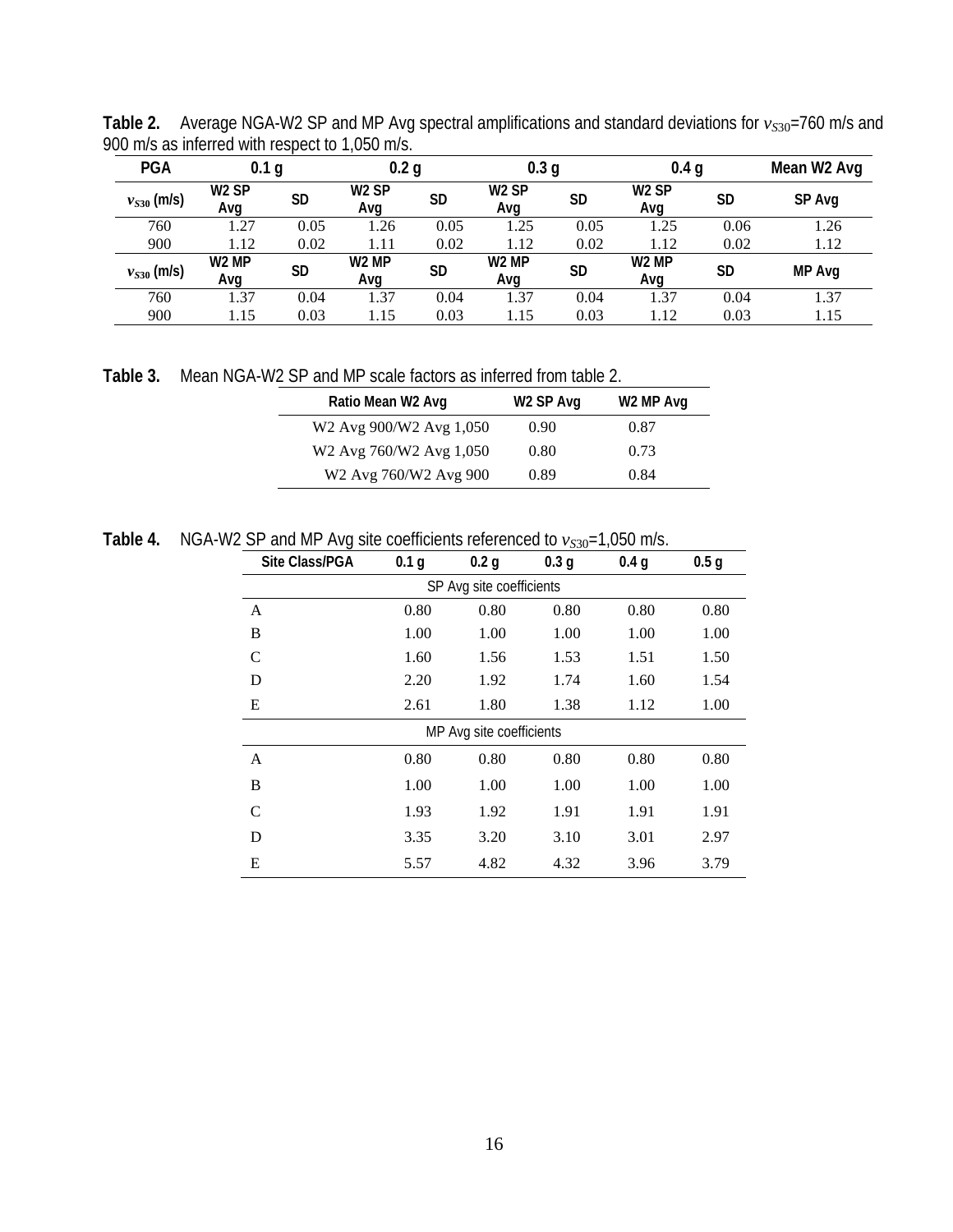| Site Class/PGA           | 0.1 <sub>g</sub> | 0.2 <sub>g</sub>         | 0.3 <sub>g</sub> | 0.4 <sub>q</sub> | 0.5 <sub>g</sub> |  |  |  |  |
|--------------------------|------------------|--------------------------|------------------|------------------|------------------|--|--|--|--|
| SP Avg Site coefficients |                  |                          |                  |                  |                  |  |  |  |  |
| A                        | 0.71             | 0.72                     | 0.72             | 0.72             | 0.72             |  |  |  |  |
| B                        | 0.89             | 0.90                     | 0.90             | 0.90             | 0.90             |  |  |  |  |
| C                        | 1.43             | 1.41                     | 1.37             | 1.35             | 1.34             |  |  |  |  |
| D                        | 1.96             | 1.74                     | 1.56             | 1.44             | 1.38             |  |  |  |  |
| E                        | 2.33             | 1.62                     | 1.24             | 1.00             | 0.90             |  |  |  |  |
|                          |                  | MP Avg site coefficients |                  |                  |                  |  |  |  |  |
| $\mathsf{A}$             | 0.69             | 0.69                     | 0.69             | 0.69             | 0.69             |  |  |  |  |
| B                        | 0.87             | 0.87                     | 0.87             | 0.87             | 0.87             |  |  |  |  |
| C                        | 1.67             | 1.66                     | 1.66             | 1.66             | 1.65             |  |  |  |  |
| D                        | 2.90             | 2.78                     | 2.68             | 2.61             | 2.58             |  |  |  |  |
| E                        | 4.83             | 4.18                     | 3.75             | 3.43             | 3.29             |  |  |  |  |

**Table 5.** NGA-W2 SP and MP Avg site coefficients referenced to  $v_{S30}$ =900 m/s.

**Table 6a.** NGA-W2 SP Avg site coefficients referenced to  $v_{S30}$ =760 m/s in parentheses and corresponding  $F_a$  site coefficients adopted in table 11.4-1 ASCE/SEI 7-10.

| <b>Site Class</b> | $S_s$ <0.25        | $S_s$ =0.50  | $S_{\rm s}$ =0.75 | $S_s = 1.00$ | $S_s > 1.25$ |
|-------------------|--------------------|--------------|-------------------|--------------|--------------|
| A                 | (0.63) 0.8         | $(0.64)$ 0.8 | (0.64) 0.8        | $(0.64)$ 0.8 | (0.64) 0.8   |
| B                 | (0.79)1            | (0.79)1      | $(0.80)$ 1        | $(0.80)$ 1   | $(0.80)$ 1   |
| C                 | (1.26) 1.2         | $(1.24)$ 1.2 | $(1.22)$ 1.1      | (1.21) 1.0   | (1.20) 1.0   |
| D                 | (1.74) 1.6         | $(1.53)$ 1.4 | (1.39) 1.2        | $(1.28)$ 1.1 | (1.23) 1.0   |
| E                 | $(2.06)$ 2.5       | $(1.43)$ 1.7 | (1.10) 1.2        | (0.89) 0.9   | (0.80) 0.9   |
| F                 | see section 11.4.7 |              |                   |              |              |

Use straight-line interpolation for intermediate values of  $S_s$ .

Use straight-line interpolation for intermediate values of  $v_{530}$  using site class mid-point value for  $v_{530}$  from chapter 20.

**Table 6b.** NGA-W2 MP Avg site coefficients referenced to  $v_{S30}$ =760 m/s in parentheses and corresponding  $F_v$  site coefficients adopted in table 11.4-2, ASCE/SEI 7-10.

| <b>Site Class</b> | $S_1$ <0.1         | $S_1 = 0.20$ | $S_1 = 0.30$ | $S_1 = 0.40$ | $S_1 > 0.50$ |
|-------------------|--------------------|--------------|--------------|--------------|--------------|
| A                 | (0.58) 0.8         | (0.58) 0.8   | (0.59) 0.8   | (0.59) 0.8   | (0.59) 0.8   |
| B                 | (0.73)1            | (0.73) 1     | $(0.73)$ 1   | $(0.73)$ 1   | $(0.73)$ 1   |
| C                 | $(1.41)$ 1.7       | (1.40) 1.6   | $(1.40)$ 1.5 | $(1.40)$ 1.4 | $(1.40)$ 1.3 |
| D                 | $(2.45)$ 2.4       | (2.34) 2.0   | $(2.26)$ 1.8 | (2.20) 1.6   | $(2.17)$ 1.5 |
| E                 | $(4.07)$ 3.5       | $(3.53)$ 3.2 | $(3.16)$ 2.8 | $(2.90)$ 2.4 | $(2.78)$ 2.4 |
| F                 | see section 11.4.7 |              |              |              |              |

Use straight-line interpolation for intermediate values of  $S_1$ .

Use straight-line interpolation for intermediate values of  $v_{S30}$  using site class mid-point value for  $v_{S30}$  from chapter 20.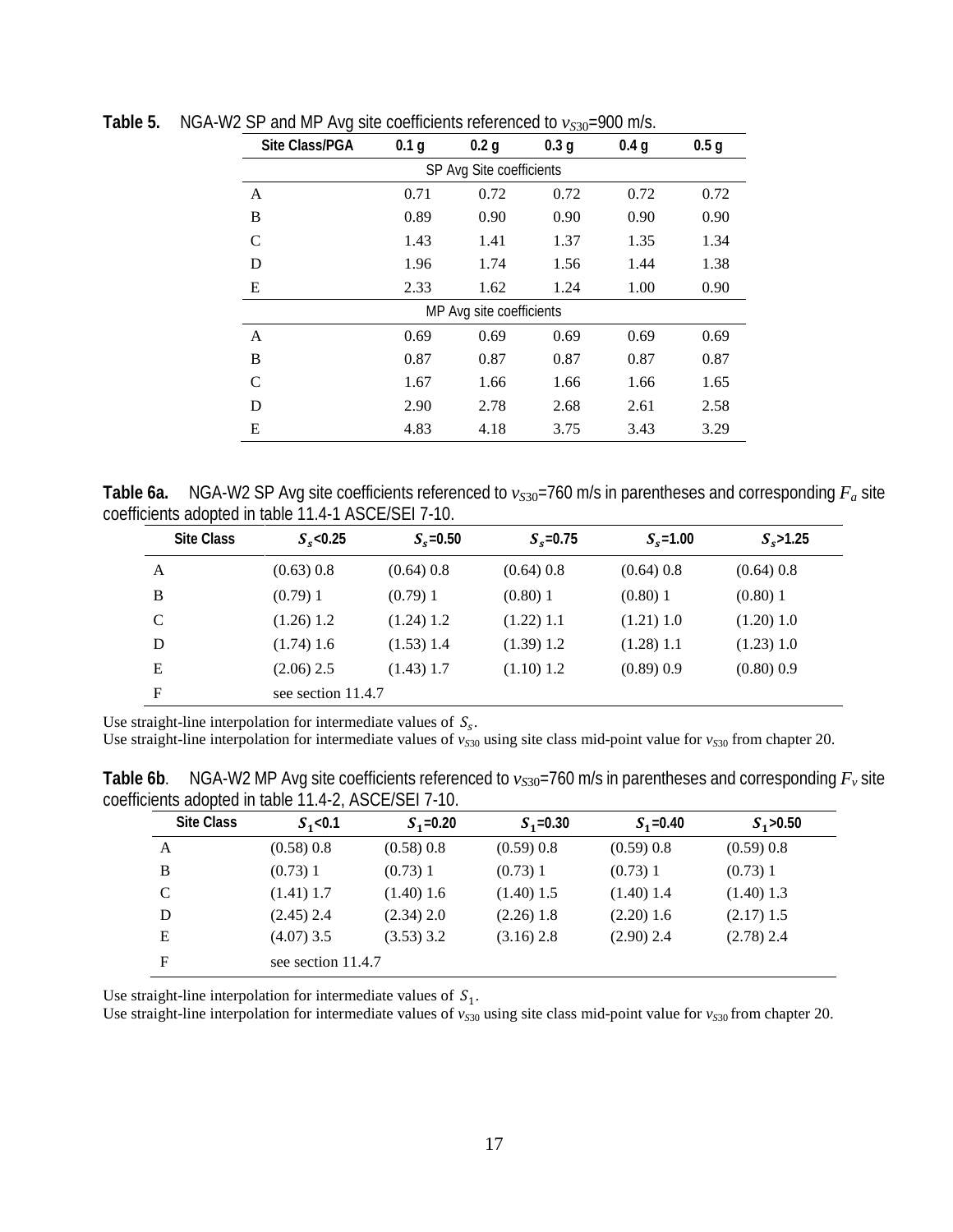Table 3 shows that average scaling factors applied to reduce the  $MCE_R$  short- and mid-period motions to that at the midpoint of site class B (1,050 m/s) or equivalently average scale factors applied to reduce the NGA-W2 Avg site coefficients to that at 760 m/s would imply that the resultant design spectra would be reduced by 20 percent in the short-period band and 27 percent in the mid-period band. Table 3 shows the corresponding average scale factors to reduce the MCE<sub>R</sub> short- and mid-period motions to a more typical rock condition of 900 m/s would imply reductions of 11 and 16 percent, respectively.

Tables 4, 5, and 6 provide NGA-W2 Avg site coefficients for reference ground conditions specified by  $v_{S30}$ =1,050 m/s, 900 m/s, and 760 m/s as inferred using the scale factors specified in table 2 for various PGA levels. The tables show that referencing the SP W2 site coefficients to 900 m/s and 760 m/s reduces the corresponding SP coefficients referenced to 1,050 m/s by average percentages of 10 and 20 percent, respectively. Corresponding average reductions in the MP coefficients are 13 and 27 percent, respectively.

Applying scale factors to reference either the  $MCE_R$  motions to 900 m/s or the W2 Avg site coefficients in table 4 to 900 m/s reduces some of the conservatism in the design spectral estimates, but not all. Applying scale factors to reference the  $MCE_R$  motions and the W2 Avg site coefficients to the same reference ground condition eliminates all conservatism in design spectral estimates. Using the scale factors to reference both the MCE<sub>R</sub> motions and the W2 Avg coefficients to either 760 m/s or 900 m/s will yield the same design spectral estimate.

#### **Implications of NGA-W2 for ASCE 7-10 (NEHRP) Site Coefficients**

With the exception of the NEHRP  $F_a$  site coefficients at 0.1 g and 0.2 g for site class E ( $v_{S30}$ =150 m/s), figures 4–9 and table 4 show that the NGA-W2 Avg amplification coefficients referenced to  $v_{S30}=1,050$  m/s are significantly greater than the NEHRP coefficients and the corresponding coefficients inferred from the NGA-W1 database. Similar conclusions derived by Kircher (2015) based on results derived independently suggest further evaluation of the W2 results derived using default sediment depth parameters for each of the NGA-W2 GMPEs may be needed. If further evaluation establishes that the NGA-W2 results derived using the default parameters are justified, tables 4–6 provide alternatives for consideration in future versions of the codes depending on the consensus of the engineering community. Table 6 provides W2 SP Avg and W2 MP Avg coefficients in parentheses as scaled to a reference site condition of 760 m/s in the format of tables 11.4.-1 and 11.4-2 of ASCE 7-10 together with the corresponding NEHRP coefficients as adopted in ASCE 7-10.

The procedures used here to derive the NGA-W2 Avg site coefficients as normalized to 760 m/s, 900 m/s, and 1,050 m/s are intended to be consistent with the concepts of unambiguous site classes and a simplified design spectrum as adopted in ASCE/SEI 7-10 (2010). The procedures capture the full epistemic or model uncertainty associated with the NGA-W2 GMPEs.

Tables 4–6 imply that if site coefficients are desired as a continuous function of site conditions as specified by  $(\bar{v}_s)$  as opposed to discrete values as specified for the five site classes, then the site coefficients should be inferred by straight-line interpolation using the site coefficients as specified at the midpoint of each site class interval. Linear interpolation provides a simple, but reasonably good approximation for the coefficients at intermediate values of  $\bar{v}_s$ . It also has the advantage that no additional inconsistencies are introduced between adopted site coefficients and those implied directly by simple averages of the values predicted by the four NGA-W2 GMPEs. This simple procedure ensures that site coefficients predicted continuously will agree exactly with those tabulated at the midpoint  $\bar{v}_s$  value for each site class. It ensures that the proposed NGA-W2 site coefficients are consistent with the MCE<sub>R</sub> maps.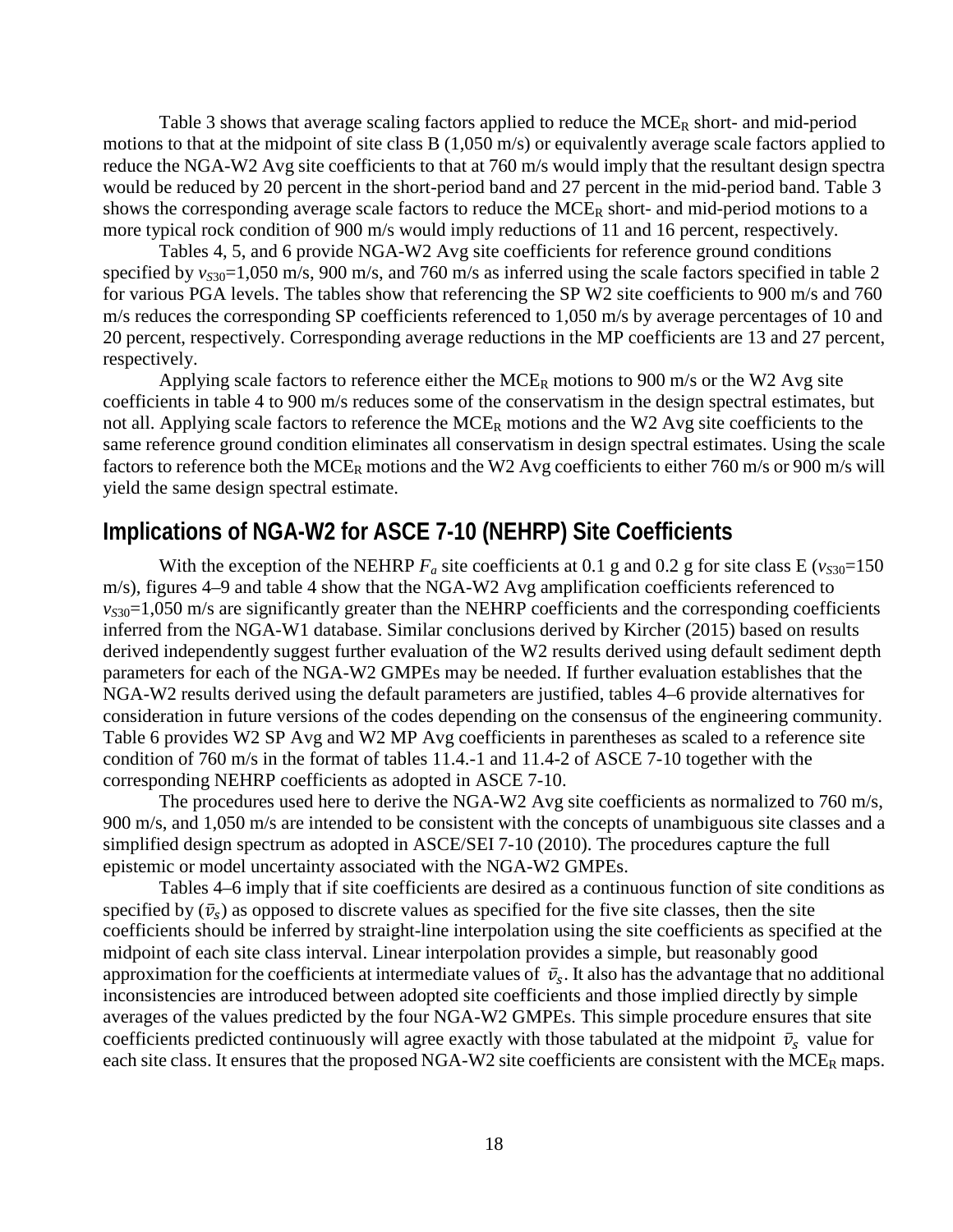#### **Comparison of NGA-W2 Coefficients with Those Proposed for ASCE 7-16**

Site amplification factors derived from a single GMPE SS14 (Stewart and Seyhan, 2013; Seyhan and Stewart, 2014) have been recommended for adoption in ASCE 7-16. Figures 10–13 provide plots of coefficients proposed for ASCE 7-16, which are labeled "SS14/760" (solid pink curves). These coefficients, scaled to a reference *v<sub>S30</sub>* value of 1,050 m/s, are labeled "SS14/1050" (dashed pink curve). The percent differences between the SS14/ 760 and NGA-W2 Avg coefficients scaled to 760 m/s (tables 6a and 6b) are tabulated in table 7.

| $v_{S30}$ (m/s) / PGA (g)                    | 0.1     | 0.2                                | 0.3     | 0.4     | 0.5     |  |  |  |
|----------------------------------------------|---------|------------------------------------|---------|---------|---------|--|--|--|
| <b>SP</b><br>coefficient percent differences |         |                                    |         |         |         |  |  |  |
| 1,050                                        | $-13.9$ | $-13.4$                            | $-12.9$ | $-12.6$ | $-12.6$ |  |  |  |
| 540                                          | $-2.8$  | $-4.8$                             | 1.7     | 0.7     | $-0.1$  |  |  |  |
| 290                                          | 7.8     | 8.3                                | 13.4    | 14.2    | 19.0    |  |  |  |
| 150                                          | $-16.5$ | $-19.0$                            | $-17.8$ | $-23.0$ | $-12.2$ |  |  |  |
|                                              |         | MP coefficient percent differences |         |         |         |  |  |  |
| 1,050                                        | $-13.9$ | $-13.4$                            | $-12.9$ | $-12.6$ | $-12.6$ |  |  |  |
| 540                                          | $-2.8$  | $-4.8$                             | 1.7     | 0.7     | $-0.1$  |  |  |  |
| 290                                          | 7.8     | 8.3                                | 13.4    | 14.2    | 19.0    |  |  |  |
| 150                                          | $-16.5$ | $-19.0$                            | $-17.8$ | $-23.0$ | $-12.2$ |  |  |  |

**Table 7.** Percent difference between NGA-W2 Avg/760 short- and mid-period coefficients and those proposed for ASCE 7-16 (SS14/760).

For site class E, figure 10 shows that the SS14/760 short-period factors referenced to 760 m/s are nearly the same as the NEHRP *Fa* and NGA-W2 Avg SP/1050 coefficients, both of which are normalized to 1,050m/s. The SS14/760 short-period factors scaled to 1,050 m/s (SS14/1050) for site class E are larger than the corresponding NGA-W2 factors derived with respect to 1,050m/s for each of the individual NGA-W2 GMPEs. The SS14/760 factors are less than the corresponding NGA-W2 Avg/1050 factors for the mid-period band for site class E (figure 10) and they show a stronger nonlinear trend, than indicated by NGA-W2 GMPEs. Tables 7 indicates that the SS14/760 coefficients proposed for ASCE 7-16 site class E differ from the corresponding NGA-W2 Avg/760 coefficients by 17 to 23 percent for the short period band and by 3 to 21 percent for the mid-period band depending on base PGA level.

For site class D, figure 11 also shows that the SS14/760 coefficients differ from those implied by the NGA-W2 GMPEs. The scaled SS14/760 coefficients, namely SS14/1050 are less than the corresponding individual NGA-W2 Avg coefficients. Table 7 shows that the SS14/760 coefficients proposed for ASCE 7-16 site class D differ from the corresponding NGA-W2 Avg coefficients by 8 to 19 percent for the short period band and by 2 to 17 percent for the mid-period band depending on base PGA level.

For site class C, figure 12 shows that the SS14/760 coefficients show some significant differences from those inferred from the NGA-W2 mid-period coefficients. Table 7 shows that the SS14/760 coefficients proposed for ASCE 7-16 site class C differ from the corresponding NGA-W2 Avg coefficients by 0 to 5 percent for short period band and by 6 to 8 percent for the mid-period band depending on base PGA level.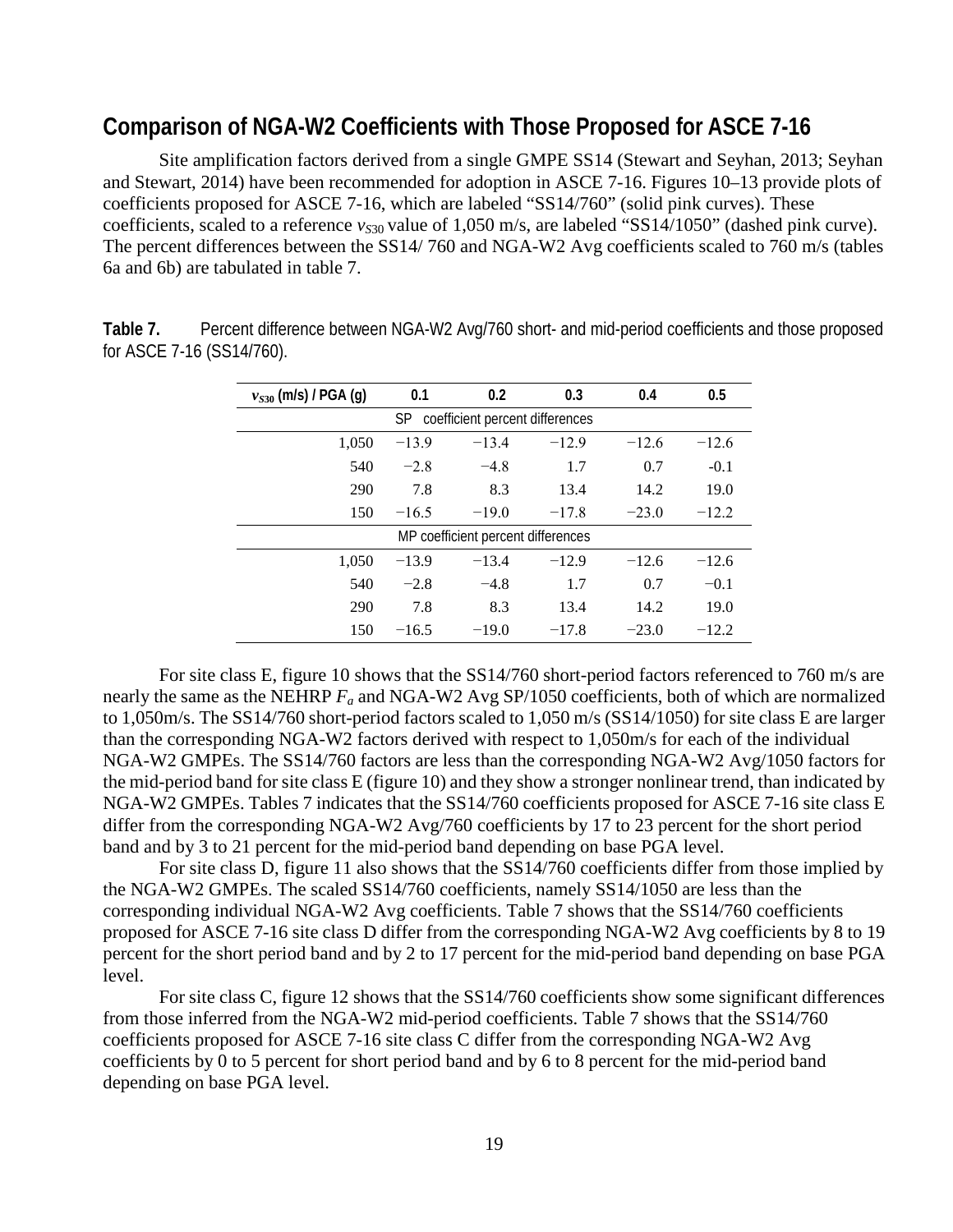

**Figure 10.** Graphs showing short-period (*A*) and mid-period average amplification (*B*) values as a function of PGA for site class E for each NGA-W2 GMPE, NGA-W2 Avg coefficients, 95 percent NGA-W2 limits (NGA-W2 Avg  $+2$ SD), NEHRP site coefficients, SS14/1050 factors, and SS14/760 factors proposed by Stewart and Seyhan, (2014) for ASCE 7-16. Curves show that SS14 results differ significantly from NGA-W2 Avg coefficients for site class E.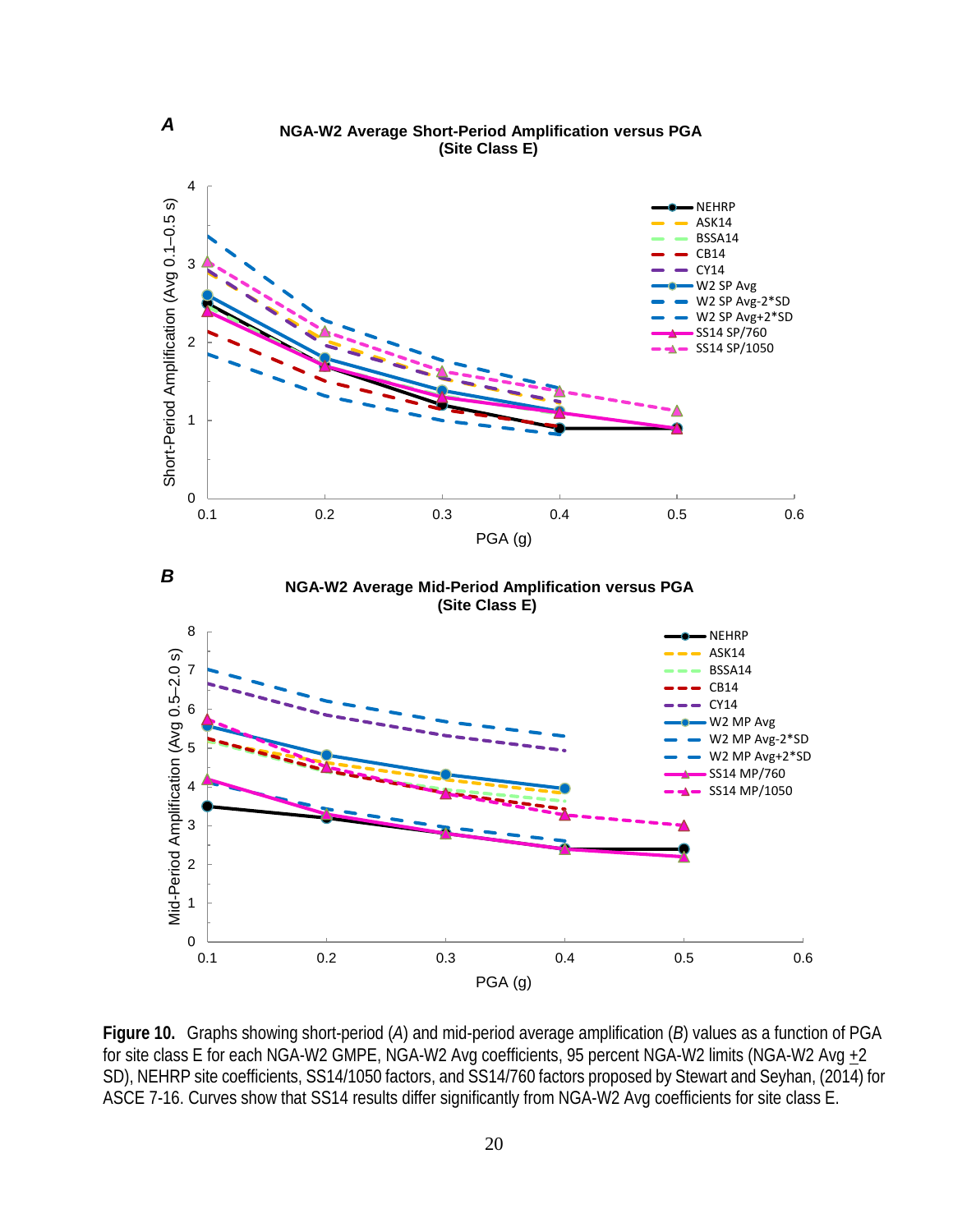

**Figure 11.** Graphs showing short-period (*A*) and mid-period average amplification (*B*) values as a function of PGA for site class D for each NGA-W2 GMPE, NGA-W2 Avg coefficients, 95 percent NGA-W2 limits (NGA-W2 Avg +2 SD), NEHRP site coefficients, SS14/1050 coefficients, and SS14/760 coefficients proposed by Stewart and Seyhan, (2014) for ASCE 7-16. Percent differences between SS14/760 curves and NGA-W2 Avg/760 coefficients are tabulated in table 7.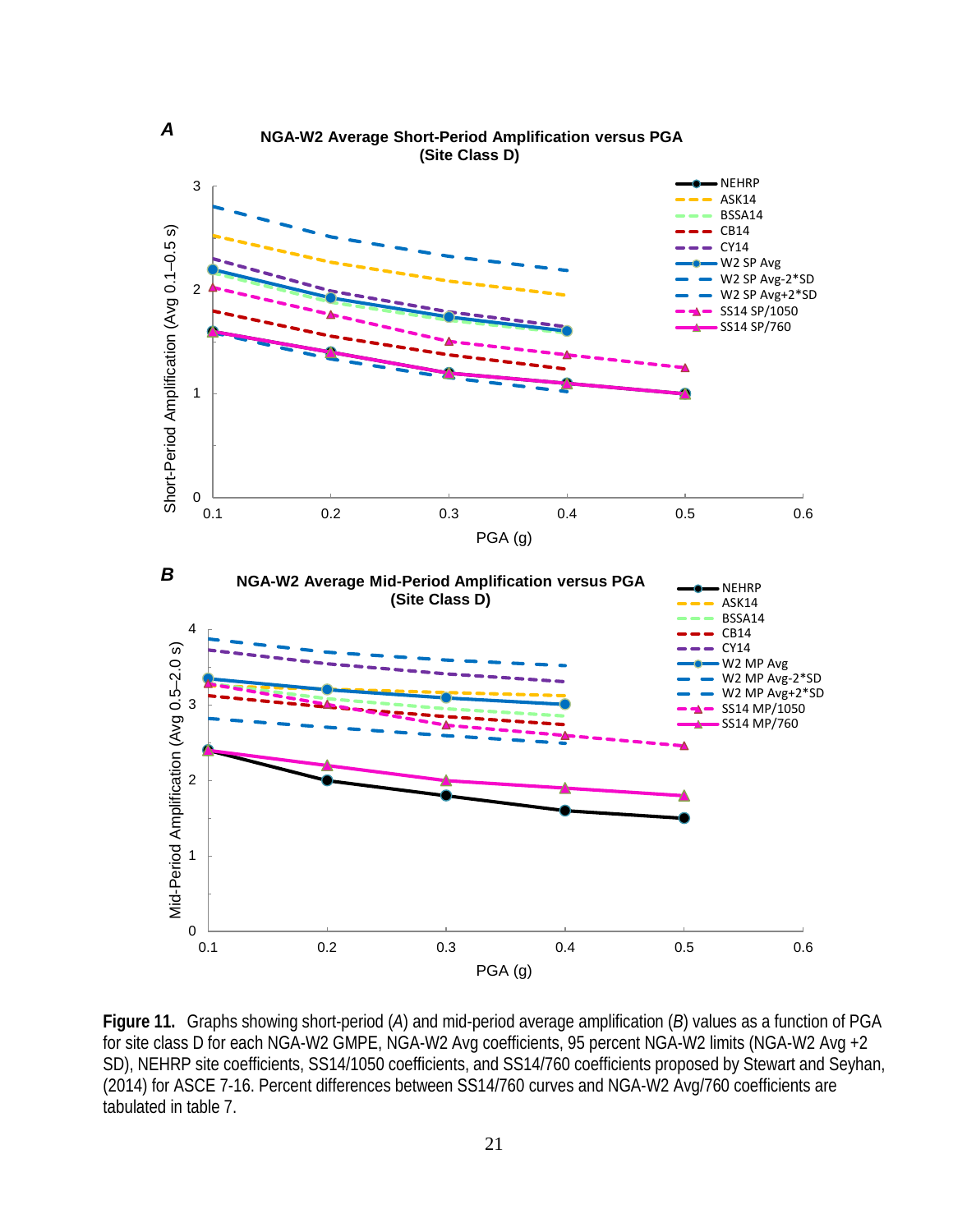

**Figure 12.** Graphs showing short-period (*A*) and mid-period average amplification (*B*) values as a function of PGA for site class C for each NGA-W2 GMPE, NGA-W2 Avg coefficients, 95 percent NGA-W2 limits (NGA-W2 Avg +2 SD), NEHRP site coefficients, SS14/1050 coefficients, and SS14/760 coefficients proposed by Stewart and Seyhan (2014) for ASCE 7-16. Percent differences between SS14/760 curves and NGA-W2 Avg/760 coefficients are tabulated in table 7.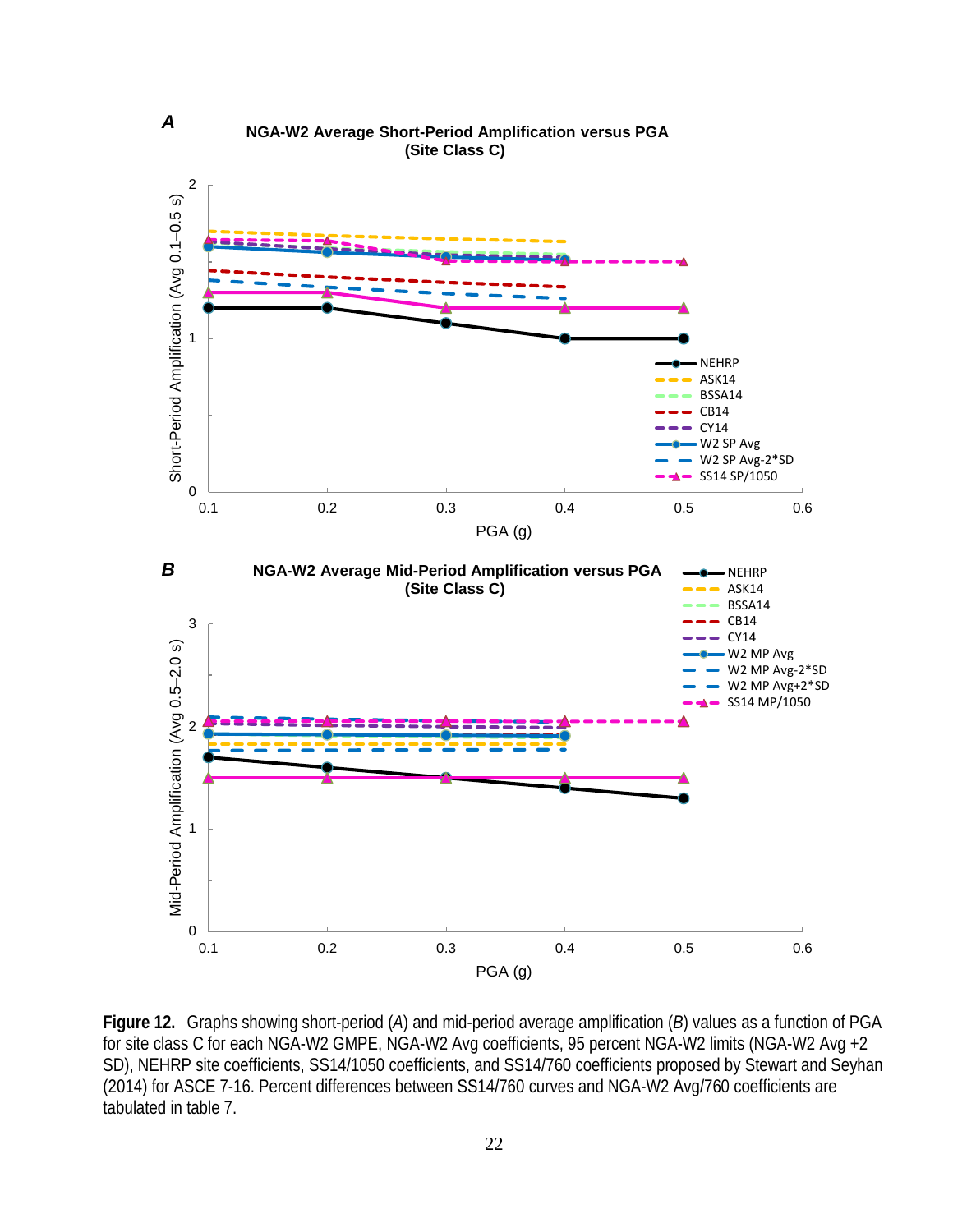

**Figure 13.** Graphs showing short-period (*A*) and mid-period average amplification (*B*) values as a function of PGA for site class B for NGA-W2 Avg, SS14 /760, SS14/1050 SP, and MP coefficients proposed by Stewart and Seyhan, (2014) for ASCE 7-16. Percent differences between the SS14/760 curves and the NGA-W2 Avg/760 coefficients are tabulated in table 7.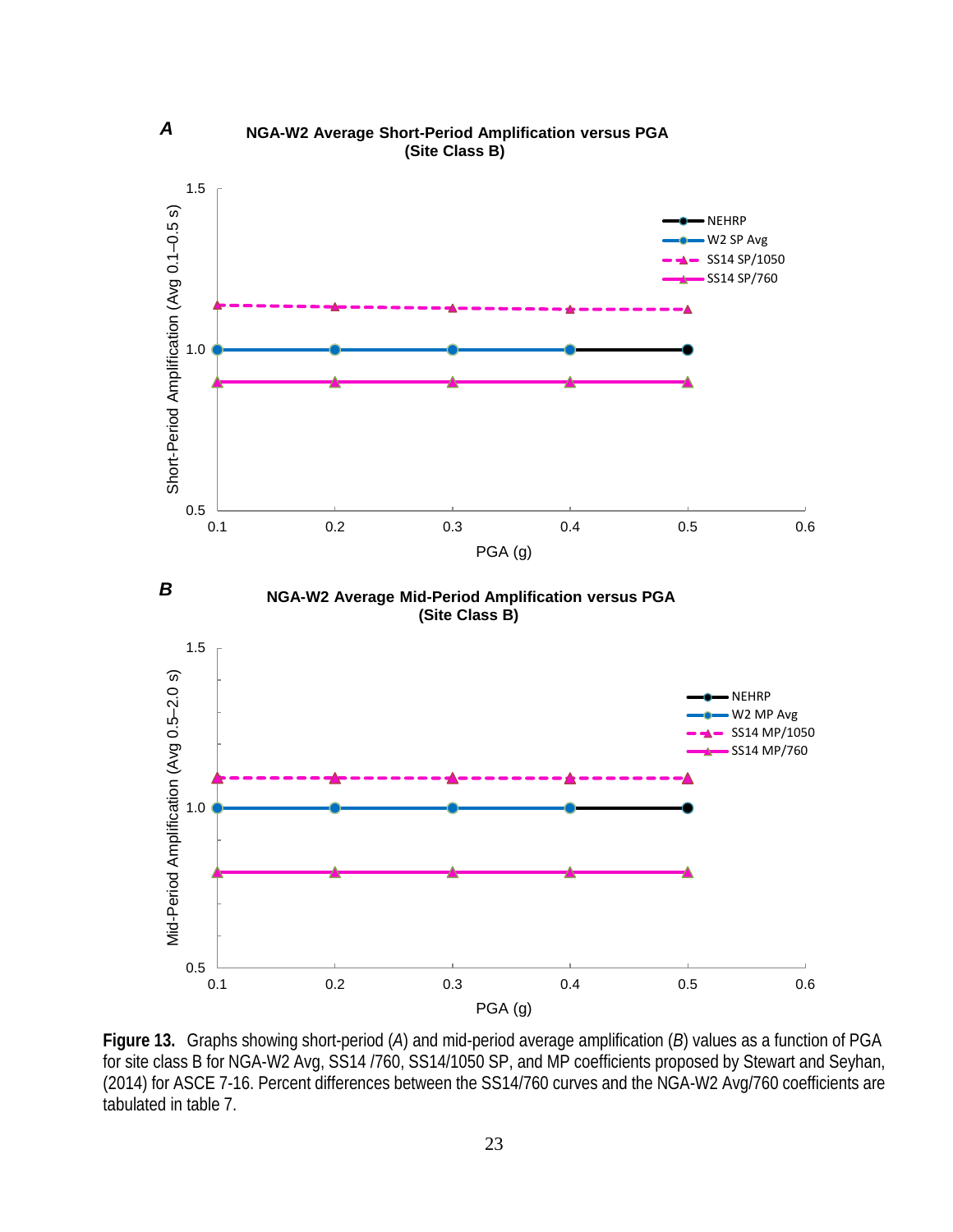For site class B, figure 13 shows that the SS14/1050 coefficients differ significantly from the corresponding NGA-W2 Avg coefficients. Table 7 shows that the SS14/760 coefficients proposed for ASCE 7-16 site class B differ from the corresponding NGA-W2 Avg coefficients scaled to 760 m/s (tables 6a and 6b) by 9 percent for the short-period band and by 13 to 14 percent for the mid-period band depending on base PGA level.

#### **Conclusions**

A detailed evaluation of the implications of NGA-W2 Avg site coefficients for possible modification of the corresponding NEHRP site coefficients as adopted in US building codes (ASCE/SEI 7-10, 2010) is provided herein. The NGA-W2 Avg coefficients are inferred using procedures that are intended to be consistent with the simplified design spectra and the simplified unambiguous site classes having a reference site class with unity amplification as adopted in ASCE/SEI 7-10 (2010). The proposed coefficients derived from the average of the short- and mid-period amplifications derived from each NGA-W2 GMPE capture the full epistemic or model uncertainty associated with the NGA-W2 GMPEs. The procedure used to derive the coefficients is suggested as a simple procedure that can be applied each time the  $MCE_R$  maps are updated, so as to maintain consistency between the maps and the GMPEs used to derive the site coefficients. The NGA-W2 Avg coefficients are consistent with those previously reviewed and adopted in numerous versions of the codes.

The site coefficients inferred from the GMPEs for the NGA-W2 database using default parameters for sediment depth  $(Z_1 \text{ and } Z_2)$  are significantly larger than those inferred using a similar procedure applied to the GMPEs developed from the NGA-W1 database. These results are consistent with independent results derived by Kircher (2015), Rezaeian (written commun., 2015), and those shown in figures of Campbell and Bozorgnia (2014) and Abrahamson and others (2014). The reasons for this increase merit further investigation.

The NGA-W2 GMPEs are used to develop scaling factors that can be applied to scale the  $MCE_R$ motions or the NGA-W2 site coefficients to other reference ground conditions. The scale factors, applied to scale either the MCE<sub>R</sub> motions or the W2 site coefficients to a reference condition of 900 m/s, reduce some, but not all of the conservatism in current design spectral estimates. The scale factors applied to convert both the  $MCE_R$  motions and the W2 coefficients to the same reference ground condition eliminate current conservatism in design spectral estimates. Tables 4, 5, and 6 provide NGA-W2 site coefficients referenced to 1,050 m/s, 900 m/s, and 760 m/s.

Site coefficients proposed for ASCE 7-16 are compared in detail with those inferred from each of the NGA-W2 GMPEs and the NGA-W2 Avg coefficients. Percent differences between the coefficients proposed for ASCE 7-16 and the corresponding NGA-W2 Avg coefficients scaled to 760 m/s (tables 6a and 6b) are shown to be significant as summarized in table 7.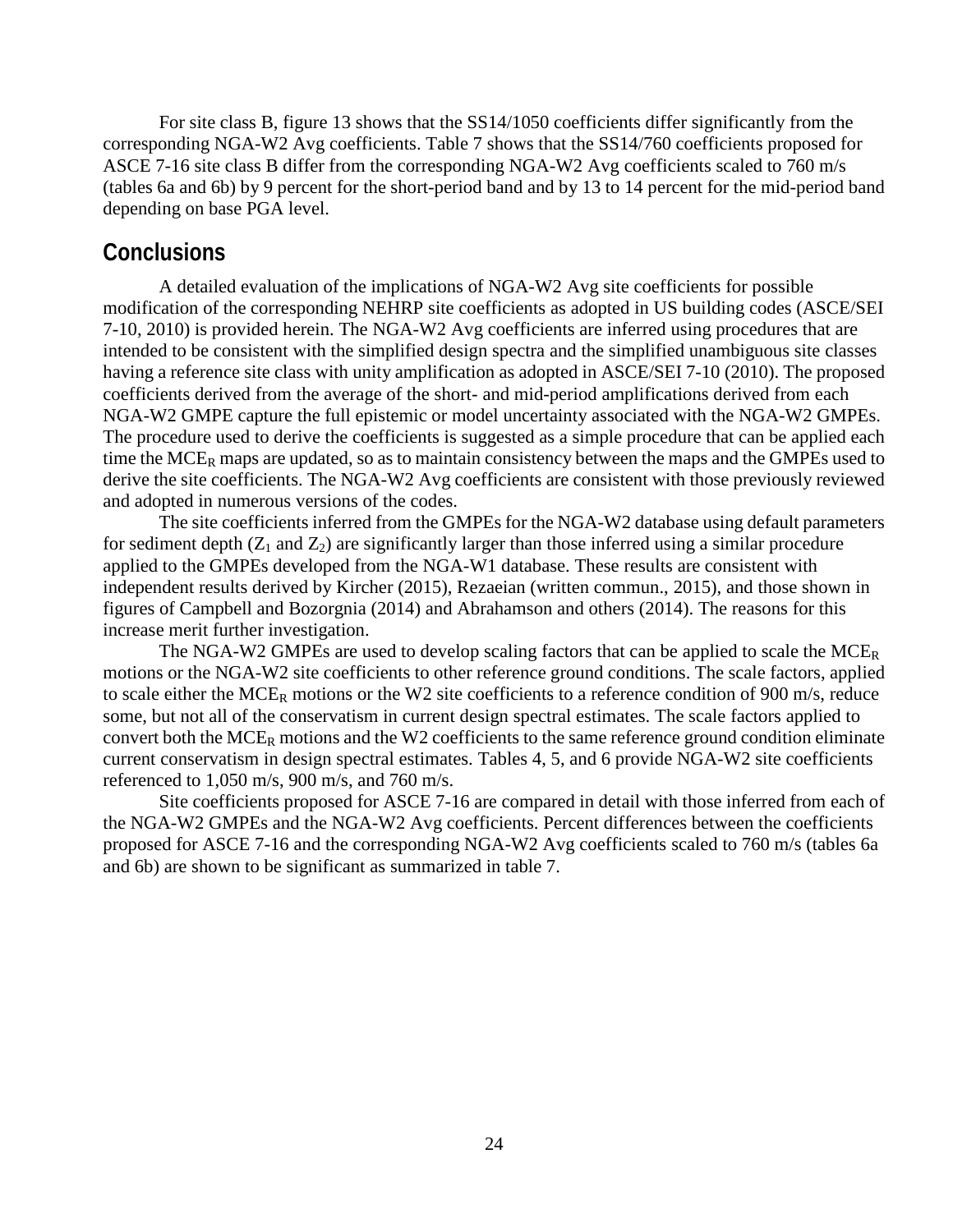### **References Cited**

- Abrahamson, N., Atkinson, G., Boore, D., Bozorgnia, Y., Campbell, K., Chiou, B., Idriss, I.M., Silva, W., Youngs, R., 2008, Comparisons of the NGA ground-motion relations: Earthquake Spectra, v. 24, no.1, p. 45–66, doi[:10.1193/1.2924363.](http://dx.doi.org/10.1193/1.2924363)
- Abrahamson, N.A., Silva, W.J., and Kamai, R., 2014, Summary of the ASK14 ground-motion relation for active crustal regions: Earthquake Spectra, v. 30, p. 1025–1055.
- American Society of Civil Engineers (ASCE), 2010, Minimum Design Loads for Buildings and Other Structures (7-10), (ASCE Standard ASCE/SEI 7-10): American Society of Civil Engineers, USA, 650 p.
- Ancheta, T.D., Darragh, R.B., Stewart, J.P., Seyhan, E., Silva, W.J., Chiou, B.S.-J., Wooddell, K.E., Graves, R.W., Kottke, A.R., Boore, D.M., Kishida, T., and Donahue, J.L., 2014, NGA-West2 Database: Earthquake Spectra, v. 30, no. 3, p. 989–1005.
- Boore, D.M., Stewart, J.P., Seyhan, E., and Atkinson, G.A., 2014, NGA-West2 equations for predicting PGA, PGV, and 5% damped PSA for shallow crustal earthquakes: Earthquake Spectra, v. 30, no. 3, p. 1057–1085.
- Borcherdt, R.D., 1970, Effects of local geology on ground motion near San Francisco Bay: Bulletin of the Seismological Society of America, v. 60, no. 1, p. 29–61.
- Borcherdt, R.D., 1992, Simplified site classes and empirical amplification factors for site dependent code provisions, *in* Martin, G.R., ed., Proceedings of the 1992 NCEER/SEAOC/BSSC Workshop on Site Response During Earthquakes and Seismic Code Provisions, University of Southern California, Los Angeles, November 18–20, 1992: National Center for Earthquake Engineering Research Special Publication NCEER-94-SP01, Buffalo, NY.
- Borcherdt, R.D., 1994, Estimates of site-dependent response spectra for design (Methodology and Justification): Earthquake Spectra, v. 10, no. 4, p. 617–653.
- Borcherdt, R.D., 2002, Empirical evidence for site coefficients in building-code provisions: Earthquake Spectra, v. 18, no. 2, p. 189–217, doi:10.1193/1.1486243.
- Borcherdt, R.D., 2012, Vs30—A site-characterization parameter for use in building codes, simplified earthquake resistant design, GMPEs, and ShakeMaps, *in* Proceedings of the 15th World Conference of Earthquake Engineering, Lisbon, Portugal.
- Borcherdt, R.D., 2014a, Implications of NGA for NEHRP site coefficients: U.S. Geological Survey Open-File Report 2012–1269, 29 p. [Also available at [http://pubs.usgs.gov/of/2012/1269/.](http://pubs.usgs.gov/of/2012/1269/)]
- Borcherdt, R.D., 2014b, Implications of next generation attenuation ground-motion prediction equations for site coefficients used in earthquake resistant design: Earthquake Engineering & Structural Dynamics, v. 43, no. 9, p. 1343–1360, doi:10.1002/eqe.2400.
- Borcherdt, R.D., and Gibbs, J.F. 1976, Effects of local geological conditions in the San Francisco Bay region on ground motions and the intensities of the 1906 earthquake: Bulletin of the Seismological Society of America, v. 66, no. 2, p. 467–500.
- Bozorgnia, Y., Abrahamson, N.A., Al Atik, L., Ancheta, T.D., Atkinson, G.M., Baker, J.W., Baltay, A., Boore, D.M., Campbell, K.W., Chiou, B.S.-J., Darragh, R., Day, S., Donahue, J., Graves, R.W., Gregor, N., Hanks, T., Idriss, I.M., Kamai, R., Kishida, T., Kottke, A., Mahin, S.A., Rezaeian, S., Rowshandel, B., Seyhan, E., Shahi, S., Shantz, T., Silva, W., Spudich, P., Stewart, J.P., Watson-Lamprey, J., Wooddell, K., and Youngs, R., 2014, NGA-West2 research project: Earthquake Spectra, v. 30, no. 3, p. 973–987.
- Building Seismic Safety Council (BSSC), 1994, NEHR Recommended Provisions for the Development of Seismic Regulations for New Buildings: Federal Emergency Management Agency (FEMA), Washington, D.C., 199 p. [Also available at [https://www.nibs.org/?page=bssc\\_1994pubs.](https://www.nibs.org/?page=bssc_1994pubs)]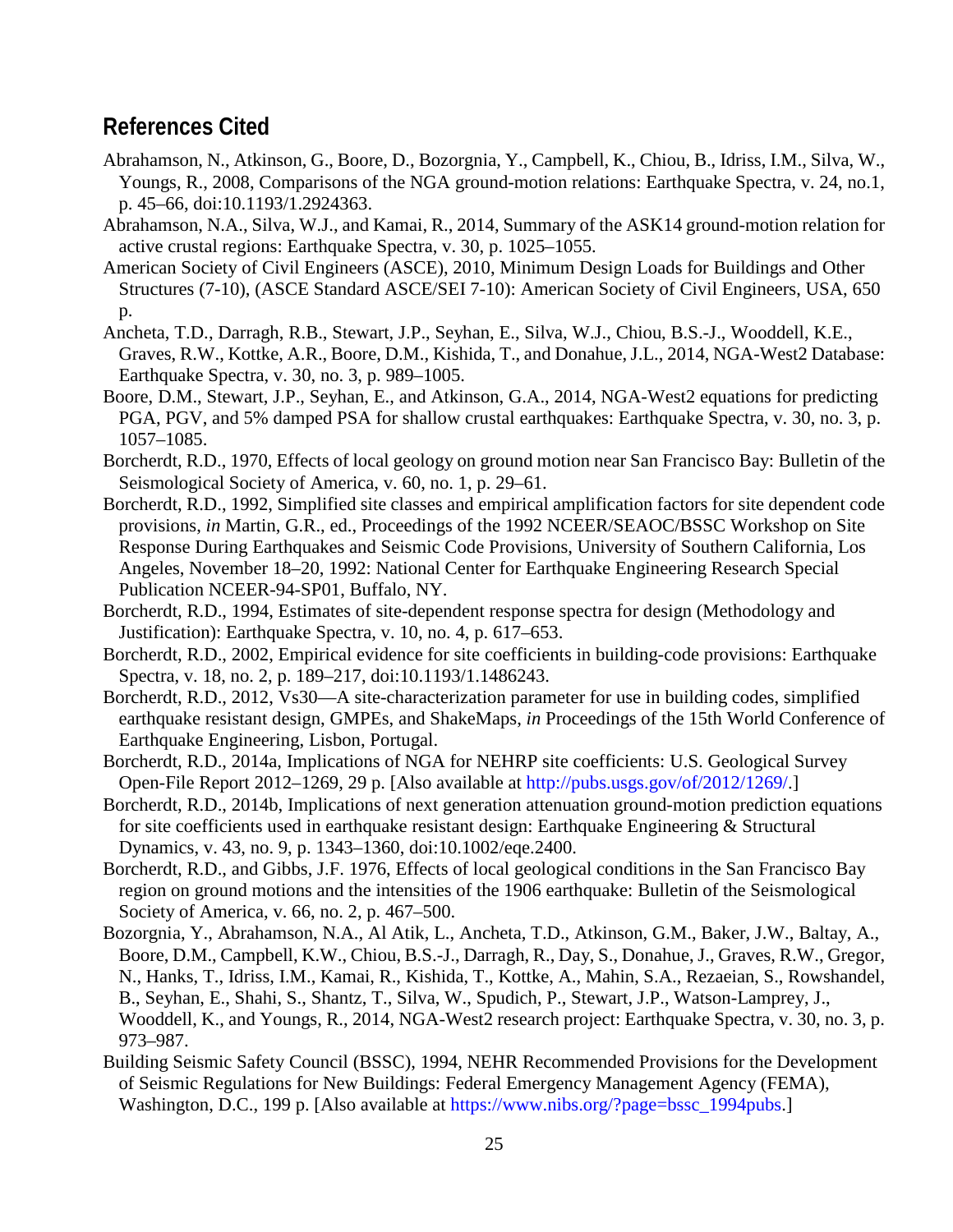- Building Seismic Safety Council (BSSC), 2009, NEHRP Recommended Seismic Provisions for New Buildings and Other Structures, FEMA P-750 2009 Edition: Federal Emergency Management Agency (FEMA), Washington, D.C., 388 p. [Also available at [https://www.nibs.org/?page=bssc\\_2009pubs.](https://www.nibs.org/?page=bssc_2009pubs)]
- Campbell, K.W., and Bozorgnia, Y., 2014, NGA-West2 ground motion model for the average horizontal components of PGA, PGV, and 5% damped linear acceleration response spectra: Earthquake Spectra, v. 30, no. 3, p. 1087–1115.
- Chiou, B.S.-J. , and Youngs, R.R., 2014, Update of the Chiou and Youngs NGA model for the average horizontal component of peak ground motion and response spectra: Earthquake Spectra, v. 30, no. 3, p. 1117–1153.
- Dobry, R., Borcherdt, R.D., Crouse, C.B., Idriss, I.M., Joyner, W.B., Martin, G., Power, M.S., Rinne, E.E, Seed, R.B., 2000, New site coefficients and site classification system used in recent building seismic code provisions (1994/1997 NEHRP and 1997 UBC): Earthquake Spectra, v. 16, no. 1, p. 41–67.
- Dobry R., Martin, G.M., Parra, E., Bhattacharyya, A., 1992, Development of site-dependent ratios of elastic response spectra (RRS) and site categories for building seismic codes, *in* Martin, G.R., ed., Proceedings of the 1992 NCEER/SEAOC/BSSC Workshop on Site Response During Earthquakes and Seismic Code Provisions, University of Southern California, Los Angeles, November 18–20, 1992: National Center for Earthquake Engineering Research Special Publication NCEER-94-SP01, Buffalo, NY.
- Frankel, A.D., Mueller, C.S., Barnhard, T.P., Perkins, D.M., Leyendecker, E.V., Dickman, N.C., Hanson, S.L., and Hoper, M.G., 1997, Seismic-hazard maps for the coterminous United States: U.S. Geological Survey Open-File Report 97-131, 12 sheets, scale 1:7,000,000. [Also available at [http://pubs.er.usgs.gov/publication/ofr97131.](http://pubs.er.usgs.gov/publication/ofr97131)]
- Fumal, T.E., 1978, Correlations between seismic wave velocities and physical properties of geologic materials in the San Francisco Bay region, California: U.S. Geological Survey Open-File Report 78-1067, 52 p., 1 sheet, scale 1:250,000. [Also available at [http://pubs.er.usgs.gov/publication/](http://pubs.er.usgs.gov/publication/ofr781067) [ofr781067.](http://pubs.er.usgs.gov/publication/ofr781067)]
- Gregor, N., Abrahamson, N.A., Atkinson, G.M., Boore, D.M., Bozorgnia, Y., Campbell, K.W., Chiou, B.S.-J., Idriss, I.M., Kamai, R., Seyhan, E., Silva, W., Stewart, J.P., and Youngs, R., 2014, Comparison of NGA-West2 GMPEs: Earthquake Spectra, v. 30, no. 3, p. 1179–1197.
- Idriss, I.M., 2014, An NGA-West2 empirical model for estimating the horizontal spectral values generated by shallow crustal earthquakes: Earthquake Spectra, v. 30, no. 3, p. 1155–1177.
- Kamai, R., Abrahamson, N.A., and Silva, W.J., 2014, Nonlinear horizontal site amplification for constraining the NGA-West2 GMPEs: Earthquake Spectra, v. 30, no. 3, p. 1223–1240.
- Kircher & Associates, Consulting Engineers, C.A., 2015, Investigation of an identified shortcoming in the seismic design procedures of ASCE 7-10 and development of recommended improvements for ASCE 7-16: Building Seismic Safety Council report, March 15, 2015, 105 p. [Also available at [http://c.ymcdn.com/sites/www.nibs.org/resource/resmgr/BSSC2/Seismic\\_Factor\\_Study.pdf.](http://c.ymcdn.com/sites/www.nibs.org/resource/resmgr/BSSC2/Seismic_Factor_Study.pdf)]
- Petersen, M.D., Moschetti, M.P., Powers, P.M., Mueller, C.S., Haller, K.M., Frankel, A.D., Zeng, Yuehua, Rezaeian, Sanaz, Harmsen, S.C., Boyd, O.S., Field, Ned, Chen, Rui, Rukstales, K.S., Luco, Nico, Wheeler, R.L., Williams, R.A., and Olsen, A.H., 2014, Documentation for the 2014 update of the United States national seismic hazard maps: U.S. Geological Survey Open-File Report 2014–1091, 243 p. [Also available at [http://pubs.usgs.gov/of/2014/1091/.](http://pubs.usgs.gov/of/2014/1091/)]
- Rezaeian, S., Petersen, M.D., Moschetti, M.P., Powers, P., Harmsen, S.C., and Frankel, A.D., 2014, Implementation of NGA-West2 ground motion models in the 2014 U.S. national seismic hazard maps: Earthquake Spectra, v. 30, no. 3, p. 1319–1333.